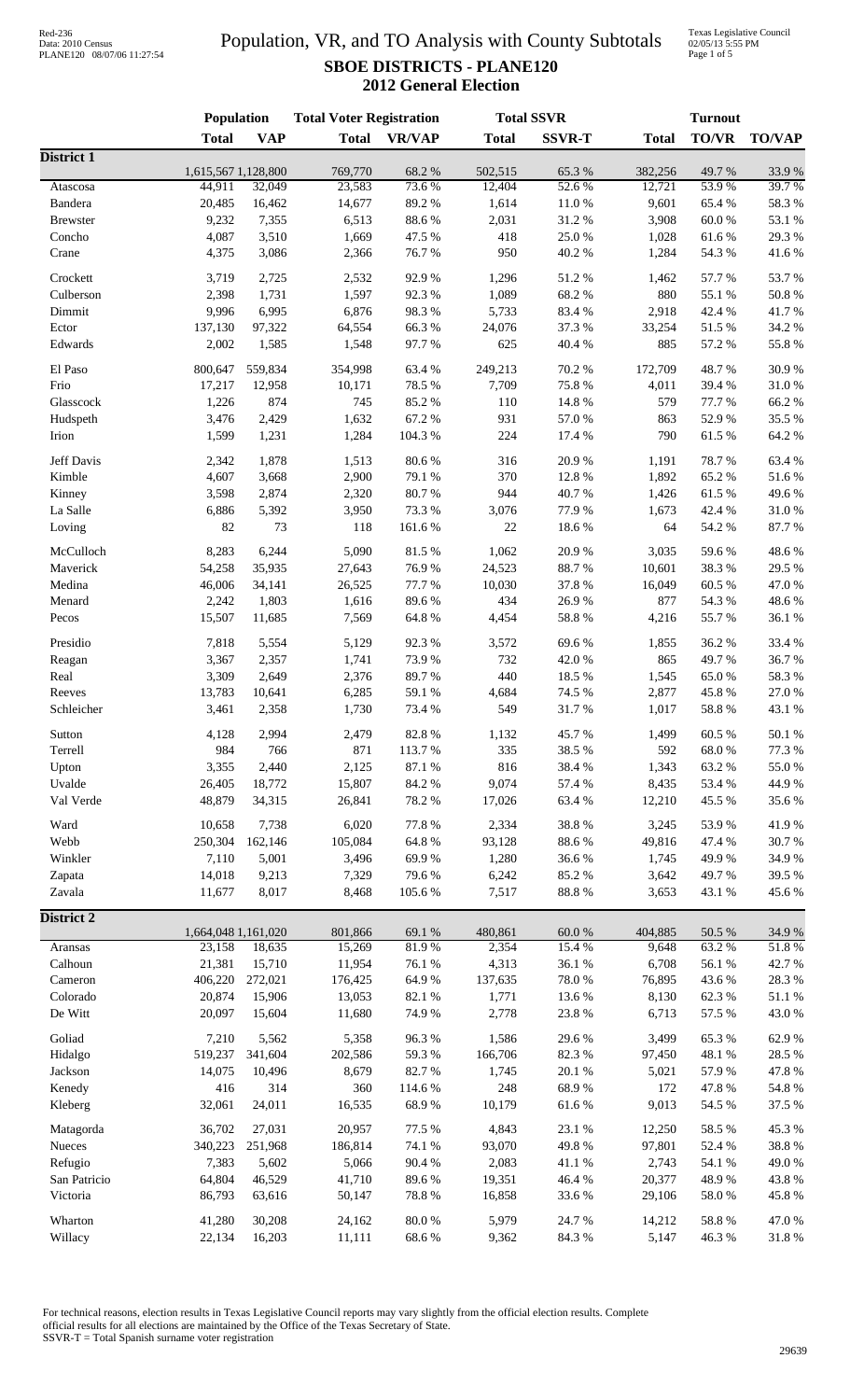# Data: 2010 Census PLANE120 08/07/06 11:27:54

### Population, VR, and TO Analysis with County Subtotals **SBOE DISTRICTS - PLANE120 2012 General Election**

Texas Legislative Council 02/05/13 5:55 PM Page 2 of 5

|                     | <b>Population</b>   |                   | <b>Total Voter Registration</b> |                 |                  | <b>Total SSVR</b>   |                  | <b>Turnout</b>  |                  |  |
|---------------------|---------------------|-------------------|---------------------------------|-----------------|------------------|---------------------|------------------|-----------------|------------------|--|
|                     | <b>Total</b>        | <b>VAP</b>        | <b>Total</b>                    | <b>VR/VAP</b>   | <b>Total</b>     | <b>SSVR-T</b>       | <b>Total</b>     | <b>TO/VR</b>    | <b>TO/VAP</b>    |  |
| District 3          |                     |                   |                                 |                 |                  |                     |                  |                 |                  |  |
|                     | 1,688,404 1,197,931 |                   | 780,948                         | 65.2%           | 470,129          | 60.2%               | 407,399          | 52.2 %          | 34.0 %           |  |
| <b>Bee</b><br>Bexar | 31,861<br>1,165,850 | 24,872<br>838,857 | 14,230<br>542,786               | 57.2 %<br>64.7% | 7,948<br>312,815 | 55.9%<br>57.6 %     | 7,961<br>283,382 | 55.9%<br>52.2 % | 32.0%<br>33.8%   |  |
| <b>Brooks</b>       | 7,223               | 5,217             | 6,583                           | 126.2%          | 5,915            | 89.9%               | 2,429            | 36.9%           | 46.6%            |  |
| Duval               | 11,782              | 8,707             | 8,742                           | 100.4 %         | 7,555            | 86.4%               | 4,470            | 51.1%           | 51.3%            |  |
| Gonzales            | 19,807              | 14,439            | 12,283                          | 85.1 %          | 3,827            | 31.2%               | 6,056            | 49.3%           | 41.9%            |  |
| Hidalgo             | 255,532             | 164,681           | 81,682                          | 49.6%           | 66,044           | 80.9%               | 43,705           | 53.5%           | 26.5%            |  |
| Jim Hogg            | 5,300               | 3,762             | 3,775                           | 100.3%          | 3,439            | 91.1%               | 1,697            | 45.0%           | 45.1 %           |  |
| Jim Wells           | 40,838              | 29,080            | 25,249                          | 86.8%           | 18,718           | 74.1 %              | 11,167           | 44.2 %          | 38.4%            |  |
| Karnes              | 14,824              | 11,862            | 7,699                           | 64.9%           | 3,453            | 44.8 %              | 4,181            | 54.3 %          | 35.2 %           |  |
| Lavaca              | 19,263              | 14,815            | 12,862                          | 86.8%           | 1,131            | $8.8\ \%$           | 8,372            | 65.1%           | 56.5 %           |  |
| Live Oak            | 11,531              | 9,177             | 7,013                           | 76.4 %          | 2,162            | 30.8%               | 4,138            | 59.0%           | 45.1 %           |  |
| McMullen            | 707                 | 588               | 660                             | 112.2 %         | 184              | 27.9%               | 524              | 79.4 %          | 89.1 %           |  |
| Starr               | 60,968              | 40,290            | 30,343                          | 75.3 %          | 28,879           | 95.2%               | 12,088           | 39.8%           | 30.0%            |  |
| Wilson              | 42,918              | 31,584            | 27,041                          | 85.6%           | 8,059            | 29.8%               | 17,229           | 63.7%           | 54.5 %           |  |
| <b>District 4</b>   |                     |                   |                                 |                 |                  |                     |                  |                 |                  |  |
|                     | 1,677,829 1,174,040 |                   | 717,976                         | 61.2%           | 201,568          | 28.1 %              | 404,987          | 56.4 %          | 34.5 %           |  |
| Fort Bend           | 95,093              | 66,050            | 53.482                          | 81.0%           | 7,701            | 14.4 %              | 35,593           | 66.6%           | 53.9%            |  |
| Harris              | 1,582,736 1,107,990 |                   | 664,494                         | $60.0~\%$       | 193,867          | 29.2 %              | 369,394          | 55.6%           | 33.3%            |  |
| District 5          | 1,689,618 1,283,748 |                   | 1,047,159                       | 81.6%           | 208,319          | 19.9%               | 690,525          | 65.9%           | 53.8%            |  |
| Bexar               | 548,923             | 410,630           | 343,292                         | 83.6%           | 77,590           | 22.6 %              | 236,906          | 69.0%           | 57.7%            |  |
| Blanco              | 10,497              | 8,203             | 7,017                           | 85.5%           | 644              | 9.2%                | 4,972            | 70.9%           | 60.6%            |  |
| Caldwell            | 38,066              | 28,008            | 19,963                          | 71.3%           | 6,615            | 33.1 %              | 11,112           | 55.7%           | 39.7%            |  |
| Comal               | 108,472             | 82,775            | 75,500                          | 91.2%           | 11,706           | 15.5 %              | 51,874           | 68.7%           | 62.7%            |  |
| Gillespie           | 24,837              | 19,796            | 17,686                          | 89.3%           | 1,570            | 8.9%                | 12,551           | $71.0\ \%$      | 63.4%            |  |
| Guadalupe           | 131,533             | 95,129            | 76,579                          | 80.5 %          | 17,980           | 23.5 %              | 49,628           | 64.8%           | 52.2 %           |  |
| Hays                | 157,107             | 118,346           | 97,002                          | 82.0%           | 21,082           | 21.7%               | 59,723           | 61.6%           | 50.5 %           |  |
| Kendall             | 33,410              | 25,311            | 24,993                          | 98.7%           | 2,645            | 10.6%               | 17,890           | 71.6%           | 70.7%            |  |
| Kerr                | 49,625              | 39,611            | 31,883                          | 80.5 %          | 3,856            | 12.1 %              | 21,879           | 68.6%           | 55.2%            |  |
| Llano               | 19,301              | 16,224            | 13,905                          | 85.7%           | 451              | 3.2%                | 9,699            | 69.8%           | 59.8%            |  |
| Mason               | 4,012               | 3,161             | 2,832                           | 89.6%           | 419              | 14.8 %              | 1,964            | 69.4%           | 62.1%            |  |
| San Saba            | 6,131               | 4,846             | 3,761                           | 77.6 %          | 589              | 15.7 %              | 2,274            | 60.5 %          | 46.9 %           |  |
| Travis              | 557,704             | 431,708           | 332,746                         | 77.1 %          | 63,172           | 19.0%               | 210,053          | 63.1%           | 48.7%            |  |
| District 6          |                     |                   |                                 |                 |                  |                     |                  |                 |                  |  |
|                     | 1,682,301 1,250,061 |                   | 849,534                         | 68.0%           | 122,648          | 14.4 %              | 563,213          | 66.3%           | 45.1 %           |  |
| Harris              | 1,682,301 1,250,061 |                   | 849,534                         | 68.0%           | 122,648          | 14.4 %              | 563,213          | 66.3%           | 45.1%            |  |
| District 7          | 1,685,861 1,234,938 |                   | 975,653                         | 79.0%           | 108,880          | 11.2 %              | 614,879          | 63.0%           | 49.8%            |  |
| Brazoria            | 313,166             | 226,181           | 173,282                         | 76.6%           | 28,320           | 16.3%               | 106,776          | 61.6%           | 47.2 %           |  |
| Chambers            | 35,096              | 25,085            | 23,752                          | 94.7%           | 2,037            | 8.6 %               | 14,729           | 62.0%           | 58.7%            |  |
| Fort Bend           | 490,282             | 345,490           | 274,230                         | 79.4%           | 38,666           | 14.1 %              | 184,009          | 67.1 %          | 53.3%            |  |
| Galveston           | 291,309             | 217,142           | 181,309                         | 83.5%           | 24,008           | 13.2 %              | 110,184          | 60.8%           | 50.7%            |  |
| Hardin              | 54,635              | 40,525            | 34,461                          | 85.0%           | 892              | 2.6 %               | 21,476           | 62.3%           | 53.0%            |  |
| Jasper              | 35,710              | 26,815            | 21,526                          | 80.3%           | 480              | 2.2 %               | 13,643           | 63.4 %          | 50.9%            |  |
| Jefferson           | 252,273             | 191,875           | 141,929                         | 74.0 %          | 9,479            | 6.7%                | 88,542           | 62.4 %          | 46.1%            |  |
| Liberty             | 75,643              | 56,276            | 42,099                          | 74.8%           | 2,798            | 6.6%                | 22,982           | 54.6%           | $40.8~\%$        |  |
| Newton              | 14,445              | 11,092            | 8,288                           | 74.7%           | 137              | 1.7%                | 5,869            | 70.8%           | 52.9%            |  |
| Orange              | 81,837              | 61,330            | 48,717                          | 79.4 %          | 1,625            | 3.3 %               | 30,695           | 63.0%           | $50.0\;\%$       |  |
| Sabine              | 10,834              | 8,714             | 7,393                           | 84.8 %          | 118              | 1.6%                | 4,579            | 61.9%           | 52.5 %           |  |
| San Augustine       | 8,865               | 6,999             | 6,010                           | 85.9%           | 115              | 1.9%                | 3,690            | 61.4%           | 52.7%            |  |
| Tyler               | 21,766              | 17,414            | 12,657                          | 72.7%           | 205              | 1.6%                | 7,705            | 60.9%           | 44.2 %           |  |
| <b>District 8</b>   |                     |                   |                                 |                 |                  |                     |                  |                 |                  |  |
|                     | 1,682,598 1,234,692 |                   | 887,134                         | 71.9%           | 110,885          | 12.5 %              | 571,285          | 64.4 %          | 46.3%            |  |
| <b>Brazos</b>       | 194,851             | 155,020           | 85,669                          | 55.3%           | 10,125           | 11.8%               | 55,678           | 65.0%           | 35.9%            |  |
| Grimes<br>Harris    | 26,604              | 20,545            | 14,504                          | 70.6%           | 1,320            | 9.1 %               | 8,772            | 60.5 %<br>64.0% | 42.7%            |  |
| Houston             | 827,422<br>23,732   | 586,573<br>18,806 | 424,354<br>13,078               | 72.3 %<br>69.5% | 73,742<br>393    | 17.4 %<br>$3.0\ \%$ | 271,560<br>8,194 | 62.7%           | 46.3%<br>43.6%   |  |
| Montgomery          | 455,746             | 329,767           | 256,455                         | 77.8 %          | 20,711           | $8.1~\%$            | 173,133          | 67.5 %          | 52.5 %           |  |
|                     |                     |                   |                                 |                 |                  |                     |                  |                 |                  |  |
| Polk                | 45,413              | 35,836            | 36,611                          | 102.2%          | 1,472            | $4.0\ \%$           | 19,184           | 52.4 %          | 53.5 %           |  |
| San Jacinto         | 26,384              | 20,058            | 15,806                          | 78.8 %<br>99.7% | 659              | 4.2 %               | 9,724            | 61.5%<br>54.2 % | 48.5 %           |  |
| Trinity<br>Walker   | 14,585<br>67,861    | 11,544<br>56,543  | 11,509<br>29,148                | 51.6%           | 348<br>2,115     | $3.0\ \%$<br>7.3 %  | 6,236<br>18,804  | 64.5 %          | 54.0 %<br>33.3 % |  |
|                     |                     |                   |                                 |                 |                  |                     |                  |                 |                  |  |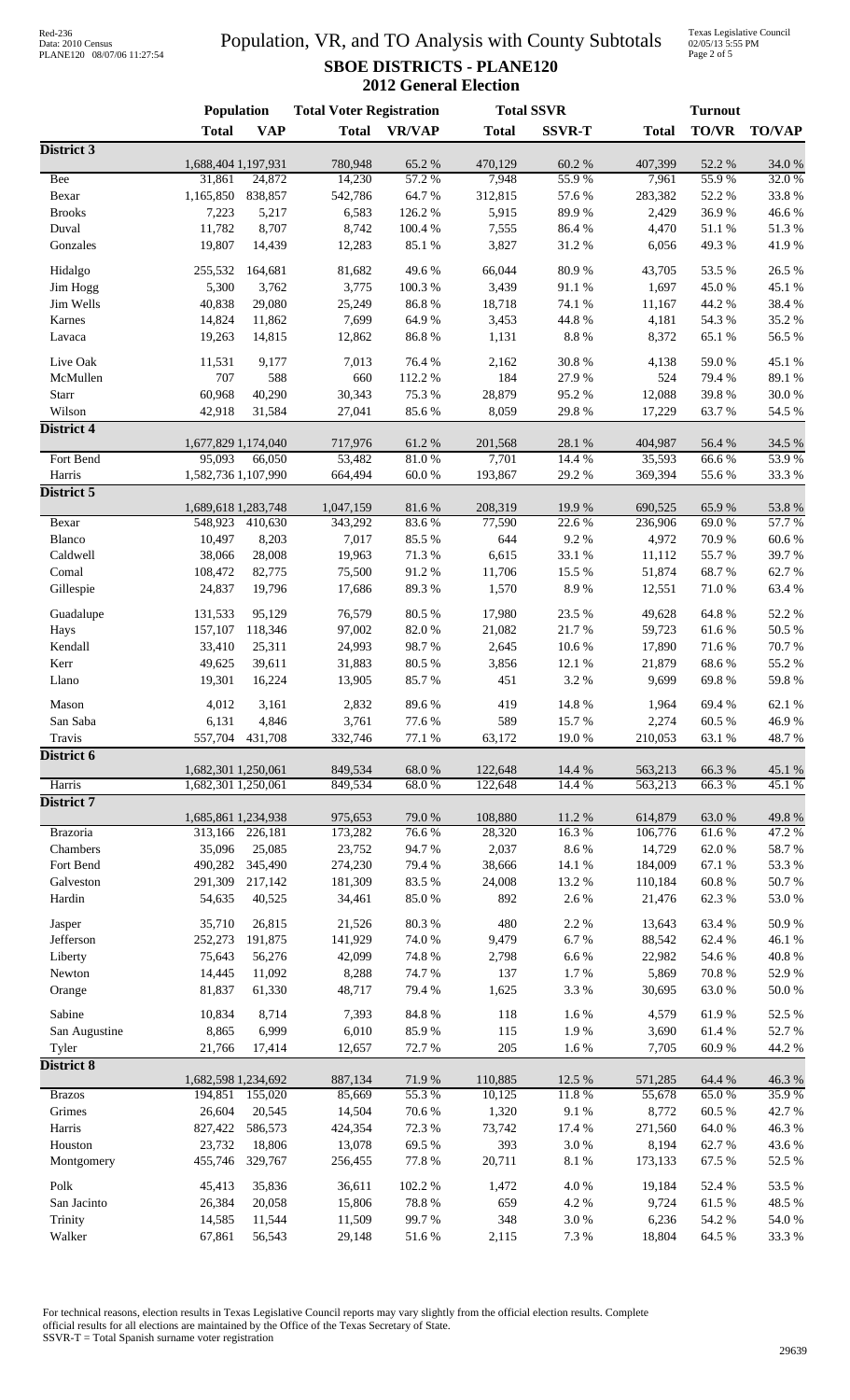# Data: 2010 Census PLANE120 08/07/06 11:27:54

### Population, VR, and TO Analysis with County Subtotals **SBOE DISTRICTS - PLANE120 2012 General Election**

Texas Legislative Council 02/05/13 5:55 PM Page 3 of 5

| <b>TO/VR</b><br><b>Total</b><br><b>VAP</b><br><b>VR/VAP</b><br><b>SSVR-T</b><br><b>TO/VAP</b><br><b>Total</b><br><b>Total</b><br><b>Total</b><br>75.8%<br>44,559<br>4.6%<br>48.0%<br>1,711,047 1,283,538<br>972,938<br>616,701<br>63.4 %<br>5.5 %<br>34.5 %<br>Anderson<br>58,458<br>25,649<br>54.6%<br>1,401<br>16,212<br>63.2 %<br>46,983<br>86,771<br>48,059<br>8.7%<br>45.1 %<br>Angelina<br>63,565<br>75.6%<br>4,164<br>28,652<br>59.6%<br>Bowie<br>79.2 %<br>987<br>1.8 %<br>35,362<br>63.7%<br>50.4 %<br>92,565<br>70,113<br>55,520<br>9,046<br>6,992<br>77.3 %<br>416<br>5.9%<br>4,335<br>62.0%<br>47.9%<br>Camp<br>12,401<br>23,399<br>78.5 %<br>234<br>1.3%<br>64.0%<br>50.2%<br>Cass<br>30,464<br>18,361<br>11,748<br>5.7%<br>16,241<br>61.2%<br>43.1 %<br>Cherokee<br>50,845<br>37,672<br>26,520<br>70.4 %<br>1,510<br>2.2 %<br>5,231<br>4,046<br>3,255<br>80.4 %<br>72<br>2,047<br>62.9%<br>50.6%<br>Delta<br>599<br>3.2 %<br>Fannin<br>33,915<br>26,412<br>18,943<br>71.7%<br>58.8 %<br>42.2 %<br>11,136<br>8,003<br>6,516<br>224<br>Franklin<br>81.4%<br>3.4 %<br>4,258<br>65.3%<br>53.2 %<br>10,605<br>120,877<br>91,745<br>78.7%<br>3.7%<br>42,264<br>58.5 %<br>46.1%<br>72,195<br>2,705<br>Grayson<br>90,709<br>70.9%<br>4.6%<br>46.4%<br>121,730<br>64,291<br>2,963<br>42,061<br>65.4 %<br>Gregg<br>2.7%<br>Harrison<br>39,825<br>81.9%<br>1,078<br>26,288<br>66.0%<br>54.0 %<br>65,631<br>48,650<br>4.2 %<br>78,532<br>60,690<br>48,075<br>79.2 %<br>2,017<br>27,960<br>58.2%<br>46.1%<br>Henderson<br>4.2 %<br>35,161<br>26,167<br>20,786<br>79.4 %<br>865<br>12,753<br>61.4%<br>48.7%<br>Hopkins<br>86,129<br>64,710<br>73.1 %<br>2,427<br>5.1 %<br>28,248<br>59.7%<br>43.7%<br>Hunt<br>47,328<br>Kaufman<br>73,596<br>78.4%<br>4,185<br>7.3 %<br>35,269<br>61.1%<br>47.9%<br>103,350<br>57,680<br>49,793<br>37,698<br>28,116<br>74.6%<br>505<br>1.8%<br>17,294<br>61.5%<br>45.9%<br>Lamar<br>105<br>1.5 %<br>62.7%<br>Marion<br>10,546<br>8,537<br>6,992<br>81.9%<br>4,387<br>51.4%<br>12,934<br>9,921<br>8,238<br>83.0%<br>202<br>2.5 %<br>5,167<br>62.7%<br>52.1 %<br>Morris<br>64,524<br>49,463<br>59.3 %<br>5.2 %<br>20,794<br>70.8%<br>42.0%<br>Nacogdoches<br>29,353<br>1,541<br>Panola<br>17,926<br>85.6%<br>2.4 %<br>66.7%<br>57.1 %<br>23,796<br>15,353<br>367<br>10,237<br>Rains<br>10,914<br>8,551<br>6,613<br>77.3 %<br>198<br>3.0%<br>4,047<br>61.2%<br>47.3 %<br>Red River<br>12,860<br>10,113<br>7,601<br>75.2 %<br>172<br>2.3 %<br>5,127<br>67.5 %<br>50.7%<br>Rockwall<br>54,830<br>46,501<br>84.8 %<br>6.9%<br>35,865<br>77.1 %<br>65.4%<br>78,337<br>3,186<br>4.1 %<br>62.1 %<br>Rusk<br>53,330<br>40,951<br>30,136<br>73.6%<br>1,232<br>18,713<br>45.7%<br>18,721<br>14,009<br>74.8%<br>454<br>3.2%<br>66.2%<br>49.5 %<br>Shelby<br>25,448<br>9,274<br>Smith<br>155,918<br>76.5 %<br>6,335<br>5.3%<br>80,158<br>67.2%<br>51.4%<br>209,714<br>119,203<br>32,334<br>68.9%<br>8,824<br>57.1 %<br>39.3%<br>Titus<br>22,451<br>15,458<br>1,948<br>12.6 %<br>608<br>26,241<br>88.7%<br>2.3 %<br>15,233<br>58.1 %<br>Upshur<br>39,309<br>29,587<br>51.5%<br>3.4 %<br>58.7%<br>Van Zandt<br>52,579<br>39,929<br>32,662<br>$81.8\ \%$<br>1,099<br>19,166<br>48.0%<br>Wood<br>41,964<br>79.2 %<br>760<br>2.9%<br>17,581<br>66.4%<br>52.6%<br>33,436<br>26,467<br><b>District 10</b><br>913,308<br>1,613,000 1,184,465<br>77.1 %<br>102,699<br>11.2%<br>583,367<br>63.9%<br>49.3%<br>21,288<br>17,753<br>83.4 %<br>1,840<br>10.4 %<br>66.2%<br>55.2 %<br>Austin<br>28,417<br>11,752<br>54,719<br>38,767<br>70.8 %<br>5,817<br>15.0%<br>63.7%<br>45.1 %<br>74,171<br>24,685<br><b>Bastrop</b><br>Bell<br>310,235<br>222,118<br>157,309<br>70.8 %<br>19,505<br>86,610<br>55.1 %<br>39.0%<br>12.4 %<br>13,142<br>81.4 %<br>1,025<br>9.6%<br>49.2%<br>Burleson<br>17,187<br>10,697<br>6,465<br>60.4%<br>8.3%<br><b>Burnet</b><br>42,750<br>32,829<br>25,848<br>78.7%<br>2,146<br>17,083<br>66.1%<br>52.0%<br>13,989<br>9,499<br>$8.8\ \%$<br>38.8%<br>Falls<br>17,866<br>67.9%<br>832<br>5,434<br>57.2 %<br>55.2%<br>Fayette<br>24,554<br>19,165<br>15,516<br>$81.0\ \%$<br>1,263<br>8.1 %<br>10,582<br>68.2%<br>385<br>3.5%<br>68.9%<br>50.4 %<br>Freestone<br>19,816<br>15,186<br>11,121<br>73.2 %<br>7,660<br>9,361<br>76.3%<br>844<br>9.0%<br>66.7%<br>50.9%<br>Lee<br>16,612<br>12,267<br>6,240<br>$82.0\ \%$<br>65.1 %<br>53.3%<br>Leon<br>16,801<br>13,052<br>10,697<br>469<br>4.4 %<br>6,960<br>17,867<br>849<br>6.4%<br>42.8%<br>Limestone<br>23,384<br>13,188<br>73.8%<br>7,654<br>58.0%<br>Madison<br>$60.8~\%$<br>412<br>6.4%<br>62.2%<br>37.8%<br>13,664<br>10,664<br>6,479<br>4,028<br>Milam<br>12.3 %<br>46.1 %<br>24,757<br>18,205<br>14,124<br>77.6 %<br>1,735<br>8,386<br>59.4%<br>12,409<br>89.7%<br>11.2%<br>65.7%<br>58.9%<br>Robertson<br>16,622<br>11,127<br>1,247<br>7,305<br>347,521<br>50.9%<br>Travis<br>466,562<br>267,832<br>77.1 %<br>31,043<br>11.6%<br>177,015<br>66.1%<br>Waller<br>32,549<br>9.9%<br>48.9%<br>43,205<br>27,987<br>86.0%<br>2,780<br>15,930<br>56.9%<br>33,718<br>22,007<br>83.8%<br>1,102<br>5.0%<br>65.8%<br>55.1 %<br>Washington<br>26,268<br>14,472<br>Williamson<br>301,227<br>12.1 %<br>165,106<br>67.7%<br>54.8%<br>422,679<br>243,996<br>81.0%<br>29,405<br>District 11<br>1,694,087 1,247,460<br>906,772<br>72.7 %<br>89,761<br>9.9%<br>617,913<br>68.1 %<br>49.5 %<br><b>Dallas</b><br>320,976 242,871<br>63.5%<br>64.5 %<br>41.0%<br>154,245<br>18,684<br>12.1 %<br>99,536<br>Parker<br>116,927<br>87,058<br>73,945<br>84.9%<br>3,330<br>4.5 %<br>48,446<br>65.5%<br>55.6%<br>917,531<br>74.0 %<br>67,747<br>469,931<br>69.3%<br>Tarrant<br>1,256,184<br>678,582<br>10.0%<br>51.2%<br>1,704,879 1,244,293<br>930,141<br>74.8%<br>76,171<br>8.2%<br>628,116<br>50.5 %<br>67.5 %<br>Collin<br>78.8%<br>6.4%<br>782,341<br>557,664<br>439,449<br>28,006<br>303,568<br>69.1%<br>54.4 %<br>Dallas<br>71.5 %<br>9.8%<br>47.3 %<br>922,538<br>686,629<br>490,692<br>48,165<br>324,548<br>66.1%<br>District 13<br>1,677,475 1,168,818<br>717,839<br>61.4%<br>149,600<br>20.8%<br>431,369<br>60.1 %<br>36.9%<br>Dallas<br>1,124,625<br>59.1 %<br>37.0%<br>784,376<br>490,895<br>62.6%<br>106,020<br>21.6%<br>290,303 |                    | <b>Population</b> |  | <b>Total Voter Registration</b> |  | <b>Total SSVR</b> | <b>Turnout</b> |  |  |
|-----------------------------------------------------------------------------------------------------------------------------------------------------------------------------------------------------------------------------------------------------------------------------------------------------------------------------------------------------------------------------------------------------------------------------------------------------------------------------------------------------------------------------------------------------------------------------------------------------------------------------------------------------------------------------------------------------------------------------------------------------------------------------------------------------------------------------------------------------------------------------------------------------------------------------------------------------------------------------------------------------------------------------------------------------------------------------------------------------------------------------------------------------------------------------------------------------------------------------------------------------------------------------------------------------------------------------------------------------------------------------------------------------------------------------------------------------------------------------------------------------------------------------------------------------------------------------------------------------------------------------------------------------------------------------------------------------------------------------------------------------------------------------------------------------------------------------------------------------------------------------------------------------------------------------------------------------------------------------------------------------------------------------------------------------------------------------------------------------------------------------------------------------------------------------------------------------------------------------------------------------------------------------------------------------------------------------------------------------------------------------------------------------------------------------------------------------------------------------------------------------------------------------------------------------------------------------------------------------------------------------------------------------------------------------------------------------------------------------------------------------------------------------------------------------------------------------------------------------------------------------------------------------------------------------------------------------------------------------------------------------------------------------------------------------------------------------------------------------------------------------------------------------------------------------------------------------------------------------------------------------------------------------------------------------------------------------------------------------------------------------------------------------------------------------------------------------------------------------------------------------------------------------------------------------------------------------------------------------------------------------------------------------------------------------------------------------------------------------------------------------------------------------------------------------------------------------------------------------------------------------------------------------------------------------------------------------------------------------------------------------------------------------------------------------------------------------------------------------------------------------------------------------------------------------------------------------------------------------------------------------------------------------------------------------------------------------------------------------------------------------------------------------------------------------------------------------------------------------------------------------------------------------------------------------------------------------------------------------------------------------------------------------------------------------------------------------------------------------------------------------------------------------------------------------------------------------------------------------------------------------------------------------------------------------------------------------------------------------------------------------------------------------------------------------------------------------------------------------------------------------------------------------------------------------------------------------------------------------------------------------------------------------------------------------------------------------------------------------------------------------------------------------------------------------------------------------------------------------------------------------------------------------------------------------------------------------------------------------------------------------------------------------------------------------------------------------------------------------------------------------------------------------------------------------------------------------------------------------------------------------------------------------------------------------------------------------------------------------------------------------------------------------------------------------------------------------------------------------------------------------------------------------------------------------------------------------|--------------------|-------------------|--|---------------------------------|--|-------------------|----------------|--|--|
|                                                                                                                                                                                                                                                                                                                                                                                                                                                                                                                                                                                                                                                                                                                                                                                                                                                                                                                                                                                                                                                                                                                                                                                                                                                                                                                                                                                                                                                                                                                                                                                                                                                                                                                                                                                                                                                                                                                                                                                                                                                                                                                                                                                                                                                                                                                                                                                                                                                                                                                                                                                                                                                                                                                                                                                                                                                                                                                                                                                                                                                                                                                                                                                                                                                                                                                                                                                                                                                                                                                                                                                                                                                                                                                                                                                                                                                                                                                                                                                                                                                                                                                                                                                                                                                                                                                                                                                                                                                                                                                                                                                                                                                                                                                                                                                                                                                                                                                                                                                                                                                                                                                                                                                                                                                                                                                                                                                                                                                                                                                                                                                                                                                                                                                                                                                                                                                                                                                                                                                                                                                                                                                                                                                                     |                    |                   |  |                                 |  |                   |                |  |  |
|                                                                                                                                                                                                                                                                                                                                                                                                                                                                                                                                                                                                                                                                                                                                                                                                                                                                                                                                                                                                                                                                                                                                                                                                                                                                                                                                                                                                                                                                                                                                                                                                                                                                                                                                                                                                                                                                                                                                                                                                                                                                                                                                                                                                                                                                                                                                                                                                                                                                                                                                                                                                                                                                                                                                                                                                                                                                                                                                                                                                                                                                                                                                                                                                                                                                                                                                                                                                                                                                                                                                                                                                                                                                                                                                                                                                                                                                                                                                                                                                                                                                                                                                                                                                                                                                                                                                                                                                                                                                                                                                                                                                                                                                                                                                                                                                                                                                                                                                                                                                                                                                                                                                                                                                                                                                                                                                                                                                                                                                                                                                                                                                                                                                                                                                                                                                                                                                                                                                                                                                                                                                                                                                                                                                     | District 9         |                   |  |                                 |  |                   |                |  |  |
|                                                                                                                                                                                                                                                                                                                                                                                                                                                                                                                                                                                                                                                                                                                                                                                                                                                                                                                                                                                                                                                                                                                                                                                                                                                                                                                                                                                                                                                                                                                                                                                                                                                                                                                                                                                                                                                                                                                                                                                                                                                                                                                                                                                                                                                                                                                                                                                                                                                                                                                                                                                                                                                                                                                                                                                                                                                                                                                                                                                                                                                                                                                                                                                                                                                                                                                                                                                                                                                                                                                                                                                                                                                                                                                                                                                                                                                                                                                                                                                                                                                                                                                                                                                                                                                                                                                                                                                                                                                                                                                                                                                                                                                                                                                                                                                                                                                                                                                                                                                                                                                                                                                                                                                                                                                                                                                                                                                                                                                                                                                                                                                                                                                                                                                                                                                                                                                                                                                                                                                                                                                                                                                                                                                                     |                    |                   |  |                                 |  |                   |                |  |  |
|                                                                                                                                                                                                                                                                                                                                                                                                                                                                                                                                                                                                                                                                                                                                                                                                                                                                                                                                                                                                                                                                                                                                                                                                                                                                                                                                                                                                                                                                                                                                                                                                                                                                                                                                                                                                                                                                                                                                                                                                                                                                                                                                                                                                                                                                                                                                                                                                                                                                                                                                                                                                                                                                                                                                                                                                                                                                                                                                                                                                                                                                                                                                                                                                                                                                                                                                                                                                                                                                                                                                                                                                                                                                                                                                                                                                                                                                                                                                                                                                                                                                                                                                                                                                                                                                                                                                                                                                                                                                                                                                                                                                                                                                                                                                                                                                                                                                                                                                                                                                                                                                                                                                                                                                                                                                                                                                                                                                                                                                                                                                                                                                                                                                                                                                                                                                                                                                                                                                                                                                                                                                                                                                                                                                     |                    |                   |  |                                 |  |                   |                |  |  |
|                                                                                                                                                                                                                                                                                                                                                                                                                                                                                                                                                                                                                                                                                                                                                                                                                                                                                                                                                                                                                                                                                                                                                                                                                                                                                                                                                                                                                                                                                                                                                                                                                                                                                                                                                                                                                                                                                                                                                                                                                                                                                                                                                                                                                                                                                                                                                                                                                                                                                                                                                                                                                                                                                                                                                                                                                                                                                                                                                                                                                                                                                                                                                                                                                                                                                                                                                                                                                                                                                                                                                                                                                                                                                                                                                                                                                                                                                                                                                                                                                                                                                                                                                                                                                                                                                                                                                                                                                                                                                                                                                                                                                                                                                                                                                                                                                                                                                                                                                                                                                                                                                                                                                                                                                                                                                                                                                                                                                                                                                                                                                                                                                                                                                                                                                                                                                                                                                                                                                                                                                                                                                                                                                                                                     |                    |                   |  |                                 |  |                   |                |  |  |
|                                                                                                                                                                                                                                                                                                                                                                                                                                                                                                                                                                                                                                                                                                                                                                                                                                                                                                                                                                                                                                                                                                                                                                                                                                                                                                                                                                                                                                                                                                                                                                                                                                                                                                                                                                                                                                                                                                                                                                                                                                                                                                                                                                                                                                                                                                                                                                                                                                                                                                                                                                                                                                                                                                                                                                                                                                                                                                                                                                                                                                                                                                                                                                                                                                                                                                                                                                                                                                                                                                                                                                                                                                                                                                                                                                                                                                                                                                                                                                                                                                                                                                                                                                                                                                                                                                                                                                                                                                                                                                                                                                                                                                                                                                                                                                                                                                                                                                                                                                                                                                                                                                                                                                                                                                                                                                                                                                                                                                                                                                                                                                                                                                                                                                                                                                                                                                                                                                                                                                                                                                                                                                                                                                                                     |                    |                   |  |                                 |  |                   |                |  |  |
|                                                                                                                                                                                                                                                                                                                                                                                                                                                                                                                                                                                                                                                                                                                                                                                                                                                                                                                                                                                                                                                                                                                                                                                                                                                                                                                                                                                                                                                                                                                                                                                                                                                                                                                                                                                                                                                                                                                                                                                                                                                                                                                                                                                                                                                                                                                                                                                                                                                                                                                                                                                                                                                                                                                                                                                                                                                                                                                                                                                                                                                                                                                                                                                                                                                                                                                                                                                                                                                                                                                                                                                                                                                                                                                                                                                                                                                                                                                                                                                                                                                                                                                                                                                                                                                                                                                                                                                                                                                                                                                                                                                                                                                                                                                                                                                                                                                                                                                                                                                                                                                                                                                                                                                                                                                                                                                                                                                                                                                                                                                                                                                                                                                                                                                                                                                                                                                                                                                                                                                                                                                                                                                                                                                                     |                    |                   |  |                                 |  |                   |                |  |  |
|                                                                                                                                                                                                                                                                                                                                                                                                                                                                                                                                                                                                                                                                                                                                                                                                                                                                                                                                                                                                                                                                                                                                                                                                                                                                                                                                                                                                                                                                                                                                                                                                                                                                                                                                                                                                                                                                                                                                                                                                                                                                                                                                                                                                                                                                                                                                                                                                                                                                                                                                                                                                                                                                                                                                                                                                                                                                                                                                                                                                                                                                                                                                                                                                                                                                                                                                                                                                                                                                                                                                                                                                                                                                                                                                                                                                                                                                                                                                                                                                                                                                                                                                                                                                                                                                                                                                                                                                                                                                                                                                                                                                                                                                                                                                                                                                                                                                                                                                                                                                                                                                                                                                                                                                                                                                                                                                                                                                                                                                                                                                                                                                                                                                                                                                                                                                                                                                                                                                                                                                                                                                                                                                                                                                     |                    |                   |  |                                 |  |                   |                |  |  |
|                                                                                                                                                                                                                                                                                                                                                                                                                                                                                                                                                                                                                                                                                                                                                                                                                                                                                                                                                                                                                                                                                                                                                                                                                                                                                                                                                                                                                                                                                                                                                                                                                                                                                                                                                                                                                                                                                                                                                                                                                                                                                                                                                                                                                                                                                                                                                                                                                                                                                                                                                                                                                                                                                                                                                                                                                                                                                                                                                                                                                                                                                                                                                                                                                                                                                                                                                                                                                                                                                                                                                                                                                                                                                                                                                                                                                                                                                                                                                                                                                                                                                                                                                                                                                                                                                                                                                                                                                                                                                                                                                                                                                                                                                                                                                                                                                                                                                                                                                                                                                                                                                                                                                                                                                                                                                                                                                                                                                                                                                                                                                                                                                                                                                                                                                                                                                                                                                                                                                                                                                                                                                                                                                                                                     |                    |                   |  |                                 |  |                   |                |  |  |
|                                                                                                                                                                                                                                                                                                                                                                                                                                                                                                                                                                                                                                                                                                                                                                                                                                                                                                                                                                                                                                                                                                                                                                                                                                                                                                                                                                                                                                                                                                                                                                                                                                                                                                                                                                                                                                                                                                                                                                                                                                                                                                                                                                                                                                                                                                                                                                                                                                                                                                                                                                                                                                                                                                                                                                                                                                                                                                                                                                                                                                                                                                                                                                                                                                                                                                                                                                                                                                                                                                                                                                                                                                                                                                                                                                                                                                                                                                                                                                                                                                                                                                                                                                                                                                                                                                                                                                                                                                                                                                                                                                                                                                                                                                                                                                                                                                                                                                                                                                                                                                                                                                                                                                                                                                                                                                                                                                                                                                                                                                                                                                                                                                                                                                                                                                                                                                                                                                                                                                                                                                                                                                                                                                                                     |                    |                   |  |                                 |  |                   |                |  |  |
|                                                                                                                                                                                                                                                                                                                                                                                                                                                                                                                                                                                                                                                                                                                                                                                                                                                                                                                                                                                                                                                                                                                                                                                                                                                                                                                                                                                                                                                                                                                                                                                                                                                                                                                                                                                                                                                                                                                                                                                                                                                                                                                                                                                                                                                                                                                                                                                                                                                                                                                                                                                                                                                                                                                                                                                                                                                                                                                                                                                                                                                                                                                                                                                                                                                                                                                                                                                                                                                                                                                                                                                                                                                                                                                                                                                                                                                                                                                                                                                                                                                                                                                                                                                                                                                                                                                                                                                                                                                                                                                                                                                                                                                                                                                                                                                                                                                                                                                                                                                                                                                                                                                                                                                                                                                                                                                                                                                                                                                                                                                                                                                                                                                                                                                                                                                                                                                                                                                                                                                                                                                                                                                                                                                                     |                    |                   |  |                                 |  |                   |                |  |  |
|                                                                                                                                                                                                                                                                                                                                                                                                                                                                                                                                                                                                                                                                                                                                                                                                                                                                                                                                                                                                                                                                                                                                                                                                                                                                                                                                                                                                                                                                                                                                                                                                                                                                                                                                                                                                                                                                                                                                                                                                                                                                                                                                                                                                                                                                                                                                                                                                                                                                                                                                                                                                                                                                                                                                                                                                                                                                                                                                                                                                                                                                                                                                                                                                                                                                                                                                                                                                                                                                                                                                                                                                                                                                                                                                                                                                                                                                                                                                                                                                                                                                                                                                                                                                                                                                                                                                                                                                                                                                                                                                                                                                                                                                                                                                                                                                                                                                                                                                                                                                                                                                                                                                                                                                                                                                                                                                                                                                                                                                                                                                                                                                                                                                                                                                                                                                                                                                                                                                                                                                                                                                                                                                                                                                     |                    |                   |  |                                 |  |                   |                |  |  |
|                                                                                                                                                                                                                                                                                                                                                                                                                                                                                                                                                                                                                                                                                                                                                                                                                                                                                                                                                                                                                                                                                                                                                                                                                                                                                                                                                                                                                                                                                                                                                                                                                                                                                                                                                                                                                                                                                                                                                                                                                                                                                                                                                                                                                                                                                                                                                                                                                                                                                                                                                                                                                                                                                                                                                                                                                                                                                                                                                                                                                                                                                                                                                                                                                                                                                                                                                                                                                                                                                                                                                                                                                                                                                                                                                                                                                                                                                                                                                                                                                                                                                                                                                                                                                                                                                                                                                                                                                                                                                                                                                                                                                                                                                                                                                                                                                                                                                                                                                                                                                                                                                                                                                                                                                                                                                                                                                                                                                                                                                                                                                                                                                                                                                                                                                                                                                                                                                                                                                                                                                                                                                                                                                                                                     |                    |                   |  |                                 |  |                   |                |  |  |
|                                                                                                                                                                                                                                                                                                                                                                                                                                                                                                                                                                                                                                                                                                                                                                                                                                                                                                                                                                                                                                                                                                                                                                                                                                                                                                                                                                                                                                                                                                                                                                                                                                                                                                                                                                                                                                                                                                                                                                                                                                                                                                                                                                                                                                                                                                                                                                                                                                                                                                                                                                                                                                                                                                                                                                                                                                                                                                                                                                                                                                                                                                                                                                                                                                                                                                                                                                                                                                                                                                                                                                                                                                                                                                                                                                                                                                                                                                                                                                                                                                                                                                                                                                                                                                                                                                                                                                                                                                                                                                                                                                                                                                                                                                                                                                                                                                                                                                                                                                                                                                                                                                                                                                                                                                                                                                                                                                                                                                                                                                                                                                                                                                                                                                                                                                                                                                                                                                                                                                                                                                                                                                                                                                                                     |                    |                   |  |                                 |  |                   |                |  |  |
|                                                                                                                                                                                                                                                                                                                                                                                                                                                                                                                                                                                                                                                                                                                                                                                                                                                                                                                                                                                                                                                                                                                                                                                                                                                                                                                                                                                                                                                                                                                                                                                                                                                                                                                                                                                                                                                                                                                                                                                                                                                                                                                                                                                                                                                                                                                                                                                                                                                                                                                                                                                                                                                                                                                                                                                                                                                                                                                                                                                                                                                                                                                                                                                                                                                                                                                                                                                                                                                                                                                                                                                                                                                                                                                                                                                                                                                                                                                                                                                                                                                                                                                                                                                                                                                                                                                                                                                                                                                                                                                                                                                                                                                                                                                                                                                                                                                                                                                                                                                                                                                                                                                                                                                                                                                                                                                                                                                                                                                                                                                                                                                                                                                                                                                                                                                                                                                                                                                                                                                                                                                                                                                                                                                                     |                    |                   |  |                                 |  |                   |                |  |  |
|                                                                                                                                                                                                                                                                                                                                                                                                                                                                                                                                                                                                                                                                                                                                                                                                                                                                                                                                                                                                                                                                                                                                                                                                                                                                                                                                                                                                                                                                                                                                                                                                                                                                                                                                                                                                                                                                                                                                                                                                                                                                                                                                                                                                                                                                                                                                                                                                                                                                                                                                                                                                                                                                                                                                                                                                                                                                                                                                                                                                                                                                                                                                                                                                                                                                                                                                                                                                                                                                                                                                                                                                                                                                                                                                                                                                                                                                                                                                                                                                                                                                                                                                                                                                                                                                                                                                                                                                                                                                                                                                                                                                                                                                                                                                                                                                                                                                                                                                                                                                                                                                                                                                                                                                                                                                                                                                                                                                                                                                                                                                                                                                                                                                                                                                                                                                                                                                                                                                                                                                                                                                                                                                                                                                     |                    |                   |  |                                 |  |                   |                |  |  |
|                                                                                                                                                                                                                                                                                                                                                                                                                                                                                                                                                                                                                                                                                                                                                                                                                                                                                                                                                                                                                                                                                                                                                                                                                                                                                                                                                                                                                                                                                                                                                                                                                                                                                                                                                                                                                                                                                                                                                                                                                                                                                                                                                                                                                                                                                                                                                                                                                                                                                                                                                                                                                                                                                                                                                                                                                                                                                                                                                                                                                                                                                                                                                                                                                                                                                                                                                                                                                                                                                                                                                                                                                                                                                                                                                                                                                                                                                                                                                                                                                                                                                                                                                                                                                                                                                                                                                                                                                                                                                                                                                                                                                                                                                                                                                                                                                                                                                                                                                                                                                                                                                                                                                                                                                                                                                                                                                                                                                                                                                                                                                                                                                                                                                                                                                                                                                                                                                                                                                                                                                                                                                                                                                                                                     |                    |                   |  |                                 |  |                   |                |  |  |
|                                                                                                                                                                                                                                                                                                                                                                                                                                                                                                                                                                                                                                                                                                                                                                                                                                                                                                                                                                                                                                                                                                                                                                                                                                                                                                                                                                                                                                                                                                                                                                                                                                                                                                                                                                                                                                                                                                                                                                                                                                                                                                                                                                                                                                                                                                                                                                                                                                                                                                                                                                                                                                                                                                                                                                                                                                                                                                                                                                                                                                                                                                                                                                                                                                                                                                                                                                                                                                                                                                                                                                                                                                                                                                                                                                                                                                                                                                                                                                                                                                                                                                                                                                                                                                                                                                                                                                                                                                                                                                                                                                                                                                                                                                                                                                                                                                                                                                                                                                                                                                                                                                                                                                                                                                                                                                                                                                                                                                                                                                                                                                                                                                                                                                                                                                                                                                                                                                                                                                                                                                                                                                                                                                                                     |                    |                   |  |                                 |  |                   |                |  |  |
|                                                                                                                                                                                                                                                                                                                                                                                                                                                                                                                                                                                                                                                                                                                                                                                                                                                                                                                                                                                                                                                                                                                                                                                                                                                                                                                                                                                                                                                                                                                                                                                                                                                                                                                                                                                                                                                                                                                                                                                                                                                                                                                                                                                                                                                                                                                                                                                                                                                                                                                                                                                                                                                                                                                                                                                                                                                                                                                                                                                                                                                                                                                                                                                                                                                                                                                                                                                                                                                                                                                                                                                                                                                                                                                                                                                                                                                                                                                                                                                                                                                                                                                                                                                                                                                                                                                                                                                                                                                                                                                                                                                                                                                                                                                                                                                                                                                                                                                                                                                                                                                                                                                                                                                                                                                                                                                                                                                                                                                                                                                                                                                                                                                                                                                                                                                                                                                                                                                                                                                                                                                                                                                                                                                                     |                    |                   |  |                                 |  |                   |                |  |  |
|                                                                                                                                                                                                                                                                                                                                                                                                                                                                                                                                                                                                                                                                                                                                                                                                                                                                                                                                                                                                                                                                                                                                                                                                                                                                                                                                                                                                                                                                                                                                                                                                                                                                                                                                                                                                                                                                                                                                                                                                                                                                                                                                                                                                                                                                                                                                                                                                                                                                                                                                                                                                                                                                                                                                                                                                                                                                                                                                                                                                                                                                                                                                                                                                                                                                                                                                                                                                                                                                                                                                                                                                                                                                                                                                                                                                                                                                                                                                                                                                                                                                                                                                                                                                                                                                                                                                                                                                                                                                                                                                                                                                                                                                                                                                                                                                                                                                                                                                                                                                                                                                                                                                                                                                                                                                                                                                                                                                                                                                                                                                                                                                                                                                                                                                                                                                                                                                                                                                                                                                                                                                                                                                                                                                     |                    |                   |  |                                 |  |                   |                |  |  |
|                                                                                                                                                                                                                                                                                                                                                                                                                                                                                                                                                                                                                                                                                                                                                                                                                                                                                                                                                                                                                                                                                                                                                                                                                                                                                                                                                                                                                                                                                                                                                                                                                                                                                                                                                                                                                                                                                                                                                                                                                                                                                                                                                                                                                                                                                                                                                                                                                                                                                                                                                                                                                                                                                                                                                                                                                                                                                                                                                                                                                                                                                                                                                                                                                                                                                                                                                                                                                                                                                                                                                                                                                                                                                                                                                                                                                                                                                                                                                                                                                                                                                                                                                                                                                                                                                                                                                                                                                                                                                                                                                                                                                                                                                                                                                                                                                                                                                                                                                                                                                                                                                                                                                                                                                                                                                                                                                                                                                                                                                                                                                                                                                                                                                                                                                                                                                                                                                                                                                                                                                                                                                                                                                                                                     |                    |                   |  |                                 |  |                   |                |  |  |
|                                                                                                                                                                                                                                                                                                                                                                                                                                                                                                                                                                                                                                                                                                                                                                                                                                                                                                                                                                                                                                                                                                                                                                                                                                                                                                                                                                                                                                                                                                                                                                                                                                                                                                                                                                                                                                                                                                                                                                                                                                                                                                                                                                                                                                                                                                                                                                                                                                                                                                                                                                                                                                                                                                                                                                                                                                                                                                                                                                                                                                                                                                                                                                                                                                                                                                                                                                                                                                                                                                                                                                                                                                                                                                                                                                                                                                                                                                                                                                                                                                                                                                                                                                                                                                                                                                                                                                                                                                                                                                                                                                                                                                                                                                                                                                                                                                                                                                                                                                                                                                                                                                                                                                                                                                                                                                                                                                                                                                                                                                                                                                                                                                                                                                                                                                                                                                                                                                                                                                                                                                                                                                                                                                                                     |                    |                   |  |                                 |  |                   |                |  |  |
|                                                                                                                                                                                                                                                                                                                                                                                                                                                                                                                                                                                                                                                                                                                                                                                                                                                                                                                                                                                                                                                                                                                                                                                                                                                                                                                                                                                                                                                                                                                                                                                                                                                                                                                                                                                                                                                                                                                                                                                                                                                                                                                                                                                                                                                                                                                                                                                                                                                                                                                                                                                                                                                                                                                                                                                                                                                                                                                                                                                                                                                                                                                                                                                                                                                                                                                                                                                                                                                                                                                                                                                                                                                                                                                                                                                                                                                                                                                                                                                                                                                                                                                                                                                                                                                                                                                                                                                                                                                                                                                                                                                                                                                                                                                                                                                                                                                                                                                                                                                                                                                                                                                                                                                                                                                                                                                                                                                                                                                                                                                                                                                                                                                                                                                                                                                                                                                                                                                                                                                                                                                                                                                                                                                                     |                    |                   |  |                                 |  |                   |                |  |  |
|                                                                                                                                                                                                                                                                                                                                                                                                                                                                                                                                                                                                                                                                                                                                                                                                                                                                                                                                                                                                                                                                                                                                                                                                                                                                                                                                                                                                                                                                                                                                                                                                                                                                                                                                                                                                                                                                                                                                                                                                                                                                                                                                                                                                                                                                                                                                                                                                                                                                                                                                                                                                                                                                                                                                                                                                                                                                                                                                                                                                                                                                                                                                                                                                                                                                                                                                                                                                                                                                                                                                                                                                                                                                                                                                                                                                                                                                                                                                                                                                                                                                                                                                                                                                                                                                                                                                                                                                                                                                                                                                                                                                                                                                                                                                                                                                                                                                                                                                                                                                                                                                                                                                                                                                                                                                                                                                                                                                                                                                                                                                                                                                                                                                                                                                                                                                                                                                                                                                                                                                                                                                                                                                                                                                     |                    |                   |  |                                 |  |                   |                |  |  |
|                                                                                                                                                                                                                                                                                                                                                                                                                                                                                                                                                                                                                                                                                                                                                                                                                                                                                                                                                                                                                                                                                                                                                                                                                                                                                                                                                                                                                                                                                                                                                                                                                                                                                                                                                                                                                                                                                                                                                                                                                                                                                                                                                                                                                                                                                                                                                                                                                                                                                                                                                                                                                                                                                                                                                                                                                                                                                                                                                                                                                                                                                                                                                                                                                                                                                                                                                                                                                                                                                                                                                                                                                                                                                                                                                                                                                                                                                                                                                                                                                                                                                                                                                                                                                                                                                                                                                                                                                                                                                                                                                                                                                                                                                                                                                                                                                                                                                                                                                                                                                                                                                                                                                                                                                                                                                                                                                                                                                                                                                                                                                                                                                                                                                                                                                                                                                                                                                                                                                                                                                                                                                                                                                                                                     |                    |                   |  |                                 |  |                   |                |  |  |
|                                                                                                                                                                                                                                                                                                                                                                                                                                                                                                                                                                                                                                                                                                                                                                                                                                                                                                                                                                                                                                                                                                                                                                                                                                                                                                                                                                                                                                                                                                                                                                                                                                                                                                                                                                                                                                                                                                                                                                                                                                                                                                                                                                                                                                                                                                                                                                                                                                                                                                                                                                                                                                                                                                                                                                                                                                                                                                                                                                                                                                                                                                                                                                                                                                                                                                                                                                                                                                                                                                                                                                                                                                                                                                                                                                                                                                                                                                                                                                                                                                                                                                                                                                                                                                                                                                                                                                                                                                                                                                                                                                                                                                                                                                                                                                                                                                                                                                                                                                                                                                                                                                                                                                                                                                                                                                                                                                                                                                                                                                                                                                                                                                                                                                                                                                                                                                                                                                                                                                                                                                                                                                                                                                                                     |                    |                   |  |                                 |  |                   |                |  |  |
|                                                                                                                                                                                                                                                                                                                                                                                                                                                                                                                                                                                                                                                                                                                                                                                                                                                                                                                                                                                                                                                                                                                                                                                                                                                                                                                                                                                                                                                                                                                                                                                                                                                                                                                                                                                                                                                                                                                                                                                                                                                                                                                                                                                                                                                                                                                                                                                                                                                                                                                                                                                                                                                                                                                                                                                                                                                                                                                                                                                                                                                                                                                                                                                                                                                                                                                                                                                                                                                                                                                                                                                                                                                                                                                                                                                                                                                                                                                                                                                                                                                                                                                                                                                                                                                                                                                                                                                                                                                                                                                                                                                                                                                                                                                                                                                                                                                                                                                                                                                                                                                                                                                                                                                                                                                                                                                                                                                                                                                                                                                                                                                                                                                                                                                                                                                                                                                                                                                                                                                                                                                                                                                                                                                                     |                    |                   |  |                                 |  |                   |                |  |  |
|                                                                                                                                                                                                                                                                                                                                                                                                                                                                                                                                                                                                                                                                                                                                                                                                                                                                                                                                                                                                                                                                                                                                                                                                                                                                                                                                                                                                                                                                                                                                                                                                                                                                                                                                                                                                                                                                                                                                                                                                                                                                                                                                                                                                                                                                                                                                                                                                                                                                                                                                                                                                                                                                                                                                                                                                                                                                                                                                                                                                                                                                                                                                                                                                                                                                                                                                                                                                                                                                                                                                                                                                                                                                                                                                                                                                                                                                                                                                                                                                                                                                                                                                                                                                                                                                                                                                                                                                                                                                                                                                                                                                                                                                                                                                                                                                                                                                                                                                                                                                                                                                                                                                                                                                                                                                                                                                                                                                                                                                                                                                                                                                                                                                                                                                                                                                                                                                                                                                                                                                                                                                                                                                                                                                     |                    |                   |  |                                 |  |                   |                |  |  |
|                                                                                                                                                                                                                                                                                                                                                                                                                                                                                                                                                                                                                                                                                                                                                                                                                                                                                                                                                                                                                                                                                                                                                                                                                                                                                                                                                                                                                                                                                                                                                                                                                                                                                                                                                                                                                                                                                                                                                                                                                                                                                                                                                                                                                                                                                                                                                                                                                                                                                                                                                                                                                                                                                                                                                                                                                                                                                                                                                                                                                                                                                                                                                                                                                                                                                                                                                                                                                                                                                                                                                                                                                                                                                                                                                                                                                                                                                                                                                                                                                                                                                                                                                                                                                                                                                                                                                                                                                                                                                                                                                                                                                                                                                                                                                                                                                                                                                                                                                                                                                                                                                                                                                                                                                                                                                                                                                                                                                                                                                                                                                                                                                                                                                                                                                                                                                                                                                                                                                                                                                                                                                                                                                                                                     |                    |                   |  |                                 |  |                   |                |  |  |
|                                                                                                                                                                                                                                                                                                                                                                                                                                                                                                                                                                                                                                                                                                                                                                                                                                                                                                                                                                                                                                                                                                                                                                                                                                                                                                                                                                                                                                                                                                                                                                                                                                                                                                                                                                                                                                                                                                                                                                                                                                                                                                                                                                                                                                                                                                                                                                                                                                                                                                                                                                                                                                                                                                                                                                                                                                                                                                                                                                                                                                                                                                                                                                                                                                                                                                                                                                                                                                                                                                                                                                                                                                                                                                                                                                                                                                                                                                                                                                                                                                                                                                                                                                                                                                                                                                                                                                                                                                                                                                                                                                                                                                                                                                                                                                                                                                                                                                                                                                                                                                                                                                                                                                                                                                                                                                                                                                                                                                                                                                                                                                                                                                                                                                                                                                                                                                                                                                                                                                                                                                                                                                                                                                                                     |                    |                   |  |                                 |  |                   |                |  |  |
|                                                                                                                                                                                                                                                                                                                                                                                                                                                                                                                                                                                                                                                                                                                                                                                                                                                                                                                                                                                                                                                                                                                                                                                                                                                                                                                                                                                                                                                                                                                                                                                                                                                                                                                                                                                                                                                                                                                                                                                                                                                                                                                                                                                                                                                                                                                                                                                                                                                                                                                                                                                                                                                                                                                                                                                                                                                                                                                                                                                                                                                                                                                                                                                                                                                                                                                                                                                                                                                                                                                                                                                                                                                                                                                                                                                                                                                                                                                                                                                                                                                                                                                                                                                                                                                                                                                                                                                                                                                                                                                                                                                                                                                                                                                                                                                                                                                                                                                                                                                                                                                                                                                                                                                                                                                                                                                                                                                                                                                                                                                                                                                                                                                                                                                                                                                                                                                                                                                                                                                                                                                                                                                                                                                                     |                    |                   |  |                                 |  |                   |                |  |  |
|                                                                                                                                                                                                                                                                                                                                                                                                                                                                                                                                                                                                                                                                                                                                                                                                                                                                                                                                                                                                                                                                                                                                                                                                                                                                                                                                                                                                                                                                                                                                                                                                                                                                                                                                                                                                                                                                                                                                                                                                                                                                                                                                                                                                                                                                                                                                                                                                                                                                                                                                                                                                                                                                                                                                                                                                                                                                                                                                                                                                                                                                                                                                                                                                                                                                                                                                                                                                                                                                                                                                                                                                                                                                                                                                                                                                                                                                                                                                                                                                                                                                                                                                                                                                                                                                                                                                                                                                                                                                                                                                                                                                                                                                                                                                                                                                                                                                                                                                                                                                                                                                                                                                                                                                                                                                                                                                                                                                                                                                                                                                                                                                                                                                                                                                                                                                                                                                                                                                                                                                                                                                                                                                                                                                     |                    |                   |  |                                 |  |                   |                |  |  |
|                                                                                                                                                                                                                                                                                                                                                                                                                                                                                                                                                                                                                                                                                                                                                                                                                                                                                                                                                                                                                                                                                                                                                                                                                                                                                                                                                                                                                                                                                                                                                                                                                                                                                                                                                                                                                                                                                                                                                                                                                                                                                                                                                                                                                                                                                                                                                                                                                                                                                                                                                                                                                                                                                                                                                                                                                                                                                                                                                                                                                                                                                                                                                                                                                                                                                                                                                                                                                                                                                                                                                                                                                                                                                                                                                                                                                                                                                                                                                                                                                                                                                                                                                                                                                                                                                                                                                                                                                                                                                                                                                                                                                                                                                                                                                                                                                                                                                                                                                                                                                                                                                                                                                                                                                                                                                                                                                                                                                                                                                                                                                                                                                                                                                                                                                                                                                                                                                                                                                                                                                                                                                                                                                                                                     |                    |                   |  |                                 |  |                   |                |  |  |
|                                                                                                                                                                                                                                                                                                                                                                                                                                                                                                                                                                                                                                                                                                                                                                                                                                                                                                                                                                                                                                                                                                                                                                                                                                                                                                                                                                                                                                                                                                                                                                                                                                                                                                                                                                                                                                                                                                                                                                                                                                                                                                                                                                                                                                                                                                                                                                                                                                                                                                                                                                                                                                                                                                                                                                                                                                                                                                                                                                                                                                                                                                                                                                                                                                                                                                                                                                                                                                                                                                                                                                                                                                                                                                                                                                                                                                                                                                                                                                                                                                                                                                                                                                                                                                                                                                                                                                                                                                                                                                                                                                                                                                                                                                                                                                                                                                                                                                                                                                                                                                                                                                                                                                                                                                                                                                                                                                                                                                                                                                                                                                                                                                                                                                                                                                                                                                                                                                                                                                                                                                                                                                                                                                                                     |                    |                   |  |                                 |  |                   |                |  |  |
|                                                                                                                                                                                                                                                                                                                                                                                                                                                                                                                                                                                                                                                                                                                                                                                                                                                                                                                                                                                                                                                                                                                                                                                                                                                                                                                                                                                                                                                                                                                                                                                                                                                                                                                                                                                                                                                                                                                                                                                                                                                                                                                                                                                                                                                                                                                                                                                                                                                                                                                                                                                                                                                                                                                                                                                                                                                                                                                                                                                                                                                                                                                                                                                                                                                                                                                                                                                                                                                                                                                                                                                                                                                                                                                                                                                                                                                                                                                                                                                                                                                                                                                                                                                                                                                                                                                                                                                                                                                                                                                                                                                                                                                                                                                                                                                                                                                                                                                                                                                                                                                                                                                                                                                                                                                                                                                                                                                                                                                                                                                                                                                                                                                                                                                                                                                                                                                                                                                                                                                                                                                                                                                                                                                                     |                    |                   |  |                                 |  |                   |                |  |  |
|                                                                                                                                                                                                                                                                                                                                                                                                                                                                                                                                                                                                                                                                                                                                                                                                                                                                                                                                                                                                                                                                                                                                                                                                                                                                                                                                                                                                                                                                                                                                                                                                                                                                                                                                                                                                                                                                                                                                                                                                                                                                                                                                                                                                                                                                                                                                                                                                                                                                                                                                                                                                                                                                                                                                                                                                                                                                                                                                                                                                                                                                                                                                                                                                                                                                                                                                                                                                                                                                                                                                                                                                                                                                                                                                                                                                                                                                                                                                                                                                                                                                                                                                                                                                                                                                                                                                                                                                                                                                                                                                                                                                                                                                                                                                                                                                                                                                                                                                                                                                                                                                                                                                                                                                                                                                                                                                                                                                                                                                                                                                                                                                                                                                                                                                                                                                                                                                                                                                                                                                                                                                                                                                                                                                     |                    |                   |  |                                 |  |                   |                |  |  |
|                                                                                                                                                                                                                                                                                                                                                                                                                                                                                                                                                                                                                                                                                                                                                                                                                                                                                                                                                                                                                                                                                                                                                                                                                                                                                                                                                                                                                                                                                                                                                                                                                                                                                                                                                                                                                                                                                                                                                                                                                                                                                                                                                                                                                                                                                                                                                                                                                                                                                                                                                                                                                                                                                                                                                                                                                                                                                                                                                                                                                                                                                                                                                                                                                                                                                                                                                                                                                                                                                                                                                                                                                                                                                                                                                                                                                                                                                                                                                                                                                                                                                                                                                                                                                                                                                                                                                                                                                                                                                                                                                                                                                                                                                                                                                                                                                                                                                                                                                                                                                                                                                                                                                                                                                                                                                                                                                                                                                                                                                                                                                                                                                                                                                                                                                                                                                                                                                                                                                                                                                                                                                                                                                                                                     |                    |                   |  |                                 |  |                   |                |  |  |
|                                                                                                                                                                                                                                                                                                                                                                                                                                                                                                                                                                                                                                                                                                                                                                                                                                                                                                                                                                                                                                                                                                                                                                                                                                                                                                                                                                                                                                                                                                                                                                                                                                                                                                                                                                                                                                                                                                                                                                                                                                                                                                                                                                                                                                                                                                                                                                                                                                                                                                                                                                                                                                                                                                                                                                                                                                                                                                                                                                                                                                                                                                                                                                                                                                                                                                                                                                                                                                                                                                                                                                                                                                                                                                                                                                                                                                                                                                                                                                                                                                                                                                                                                                                                                                                                                                                                                                                                                                                                                                                                                                                                                                                                                                                                                                                                                                                                                                                                                                                                                                                                                                                                                                                                                                                                                                                                                                                                                                                                                                                                                                                                                                                                                                                                                                                                                                                                                                                                                                                                                                                                                                                                                                                                     |                    |                   |  |                                 |  |                   |                |  |  |
|                                                                                                                                                                                                                                                                                                                                                                                                                                                                                                                                                                                                                                                                                                                                                                                                                                                                                                                                                                                                                                                                                                                                                                                                                                                                                                                                                                                                                                                                                                                                                                                                                                                                                                                                                                                                                                                                                                                                                                                                                                                                                                                                                                                                                                                                                                                                                                                                                                                                                                                                                                                                                                                                                                                                                                                                                                                                                                                                                                                                                                                                                                                                                                                                                                                                                                                                                                                                                                                                                                                                                                                                                                                                                                                                                                                                                                                                                                                                                                                                                                                                                                                                                                                                                                                                                                                                                                                                                                                                                                                                                                                                                                                                                                                                                                                                                                                                                                                                                                                                                                                                                                                                                                                                                                                                                                                                                                                                                                                                                                                                                                                                                                                                                                                                                                                                                                                                                                                                                                                                                                                                                                                                                                                                     |                    |                   |  |                                 |  |                   |                |  |  |
|                                                                                                                                                                                                                                                                                                                                                                                                                                                                                                                                                                                                                                                                                                                                                                                                                                                                                                                                                                                                                                                                                                                                                                                                                                                                                                                                                                                                                                                                                                                                                                                                                                                                                                                                                                                                                                                                                                                                                                                                                                                                                                                                                                                                                                                                                                                                                                                                                                                                                                                                                                                                                                                                                                                                                                                                                                                                                                                                                                                                                                                                                                                                                                                                                                                                                                                                                                                                                                                                                                                                                                                                                                                                                                                                                                                                                                                                                                                                                                                                                                                                                                                                                                                                                                                                                                                                                                                                                                                                                                                                                                                                                                                                                                                                                                                                                                                                                                                                                                                                                                                                                                                                                                                                                                                                                                                                                                                                                                                                                                                                                                                                                                                                                                                                                                                                                                                                                                                                                                                                                                                                                                                                                                                                     |                    |                   |  |                                 |  |                   |                |  |  |
|                                                                                                                                                                                                                                                                                                                                                                                                                                                                                                                                                                                                                                                                                                                                                                                                                                                                                                                                                                                                                                                                                                                                                                                                                                                                                                                                                                                                                                                                                                                                                                                                                                                                                                                                                                                                                                                                                                                                                                                                                                                                                                                                                                                                                                                                                                                                                                                                                                                                                                                                                                                                                                                                                                                                                                                                                                                                                                                                                                                                                                                                                                                                                                                                                                                                                                                                                                                                                                                                                                                                                                                                                                                                                                                                                                                                                                                                                                                                                                                                                                                                                                                                                                                                                                                                                                                                                                                                                                                                                                                                                                                                                                                                                                                                                                                                                                                                                                                                                                                                                                                                                                                                                                                                                                                                                                                                                                                                                                                                                                                                                                                                                                                                                                                                                                                                                                                                                                                                                                                                                                                                                                                                                                                                     |                    |                   |  |                                 |  |                   |                |  |  |
|                                                                                                                                                                                                                                                                                                                                                                                                                                                                                                                                                                                                                                                                                                                                                                                                                                                                                                                                                                                                                                                                                                                                                                                                                                                                                                                                                                                                                                                                                                                                                                                                                                                                                                                                                                                                                                                                                                                                                                                                                                                                                                                                                                                                                                                                                                                                                                                                                                                                                                                                                                                                                                                                                                                                                                                                                                                                                                                                                                                                                                                                                                                                                                                                                                                                                                                                                                                                                                                                                                                                                                                                                                                                                                                                                                                                                                                                                                                                                                                                                                                                                                                                                                                                                                                                                                                                                                                                                                                                                                                                                                                                                                                                                                                                                                                                                                                                                                                                                                                                                                                                                                                                                                                                                                                                                                                                                                                                                                                                                                                                                                                                                                                                                                                                                                                                                                                                                                                                                                                                                                                                                                                                                                                                     |                    |                   |  |                                 |  |                   |                |  |  |
|                                                                                                                                                                                                                                                                                                                                                                                                                                                                                                                                                                                                                                                                                                                                                                                                                                                                                                                                                                                                                                                                                                                                                                                                                                                                                                                                                                                                                                                                                                                                                                                                                                                                                                                                                                                                                                                                                                                                                                                                                                                                                                                                                                                                                                                                                                                                                                                                                                                                                                                                                                                                                                                                                                                                                                                                                                                                                                                                                                                                                                                                                                                                                                                                                                                                                                                                                                                                                                                                                                                                                                                                                                                                                                                                                                                                                                                                                                                                                                                                                                                                                                                                                                                                                                                                                                                                                                                                                                                                                                                                                                                                                                                                                                                                                                                                                                                                                                                                                                                                                                                                                                                                                                                                                                                                                                                                                                                                                                                                                                                                                                                                                                                                                                                                                                                                                                                                                                                                                                                                                                                                                                                                                                                                     |                    |                   |  |                                 |  |                   |                |  |  |
|                                                                                                                                                                                                                                                                                                                                                                                                                                                                                                                                                                                                                                                                                                                                                                                                                                                                                                                                                                                                                                                                                                                                                                                                                                                                                                                                                                                                                                                                                                                                                                                                                                                                                                                                                                                                                                                                                                                                                                                                                                                                                                                                                                                                                                                                                                                                                                                                                                                                                                                                                                                                                                                                                                                                                                                                                                                                                                                                                                                                                                                                                                                                                                                                                                                                                                                                                                                                                                                                                                                                                                                                                                                                                                                                                                                                                                                                                                                                                                                                                                                                                                                                                                                                                                                                                                                                                                                                                                                                                                                                                                                                                                                                                                                                                                                                                                                                                                                                                                                                                                                                                                                                                                                                                                                                                                                                                                                                                                                                                                                                                                                                                                                                                                                                                                                                                                                                                                                                                                                                                                                                                                                                                                                                     |                    |                   |  |                                 |  |                   |                |  |  |
|                                                                                                                                                                                                                                                                                                                                                                                                                                                                                                                                                                                                                                                                                                                                                                                                                                                                                                                                                                                                                                                                                                                                                                                                                                                                                                                                                                                                                                                                                                                                                                                                                                                                                                                                                                                                                                                                                                                                                                                                                                                                                                                                                                                                                                                                                                                                                                                                                                                                                                                                                                                                                                                                                                                                                                                                                                                                                                                                                                                                                                                                                                                                                                                                                                                                                                                                                                                                                                                                                                                                                                                                                                                                                                                                                                                                                                                                                                                                                                                                                                                                                                                                                                                                                                                                                                                                                                                                                                                                                                                                                                                                                                                                                                                                                                                                                                                                                                                                                                                                                                                                                                                                                                                                                                                                                                                                                                                                                                                                                                                                                                                                                                                                                                                                                                                                                                                                                                                                                                                                                                                                                                                                                                                                     |                    |                   |  |                                 |  |                   |                |  |  |
|                                                                                                                                                                                                                                                                                                                                                                                                                                                                                                                                                                                                                                                                                                                                                                                                                                                                                                                                                                                                                                                                                                                                                                                                                                                                                                                                                                                                                                                                                                                                                                                                                                                                                                                                                                                                                                                                                                                                                                                                                                                                                                                                                                                                                                                                                                                                                                                                                                                                                                                                                                                                                                                                                                                                                                                                                                                                                                                                                                                                                                                                                                                                                                                                                                                                                                                                                                                                                                                                                                                                                                                                                                                                                                                                                                                                                                                                                                                                                                                                                                                                                                                                                                                                                                                                                                                                                                                                                                                                                                                                                                                                                                                                                                                                                                                                                                                                                                                                                                                                                                                                                                                                                                                                                                                                                                                                                                                                                                                                                                                                                                                                                                                                                                                                                                                                                                                                                                                                                                                                                                                                                                                                                                                                     |                    |                   |  |                                 |  |                   |                |  |  |
|                                                                                                                                                                                                                                                                                                                                                                                                                                                                                                                                                                                                                                                                                                                                                                                                                                                                                                                                                                                                                                                                                                                                                                                                                                                                                                                                                                                                                                                                                                                                                                                                                                                                                                                                                                                                                                                                                                                                                                                                                                                                                                                                                                                                                                                                                                                                                                                                                                                                                                                                                                                                                                                                                                                                                                                                                                                                                                                                                                                                                                                                                                                                                                                                                                                                                                                                                                                                                                                                                                                                                                                                                                                                                                                                                                                                                                                                                                                                                                                                                                                                                                                                                                                                                                                                                                                                                                                                                                                                                                                                                                                                                                                                                                                                                                                                                                                                                                                                                                                                                                                                                                                                                                                                                                                                                                                                                                                                                                                                                                                                                                                                                                                                                                                                                                                                                                                                                                                                                                                                                                                                                                                                                                                                     |                    |                   |  |                                 |  |                   |                |  |  |
|                                                                                                                                                                                                                                                                                                                                                                                                                                                                                                                                                                                                                                                                                                                                                                                                                                                                                                                                                                                                                                                                                                                                                                                                                                                                                                                                                                                                                                                                                                                                                                                                                                                                                                                                                                                                                                                                                                                                                                                                                                                                                                                                                                                                                                                                                                                                                                                                                                                                                                                                                                                                                                                                                                                                                                                                                                                                                                                                                                                                                                                                                                                                                                                                                                                                                                                                                                                                                                                                                                                                                                                                                                                                                                                                                                                                                                                                                                                                                                                                                                                                                                                                                                                                                                                                                                                                                                                                                                                                                                                                                                                                                                                                                                                                                                                                                                                                                                                                                                                                                                                                                                                                                                                                                                                                                                                                                                                                                                                                                                                                                                                                                                                                                                                                                                                                                                                                                                                                                                                                                                                                                                                                                                                                     |                    |                   |  |                                 |  |                   |                |  |  |
|                                                                                                                                                                                                                                                                                                                                                                                                                                                                                                                                                                                                                                                                                                                                                                                                                                                                                                                                                                                                                                                                                                                                                                                                                                                                                                                                                                                                                                                                                                                                                                                                                                                                                                                                                                                                                                                                                                                                                                                                                                                                                                                                                                                                                                                                                                                                                                                                                                                                                                                                                                                                                                                                                                                                                                                                                                                                                                                                                                                                                                                                                                                                                                                                                                                                                                                                                                                                                                                                                                                                                                                                                                                                                                                                                                                                                                                                                                                                                                                                                                                                                                                                                                                                                                                                                                                                                                                                                                                                                                                                                                                                                                                                                                                                                                                                                                                                                                                                                                                                                                                                                                                                                                                                                                                                                                                                                                                                                                                                                                                                                                                                                                                                                                                                                                                                                                                                                                                                                                                                                                                                                                                                                                                                     |                    |                   |  |                                 |  |                   |                |  |  |
|                                                                                                                                                                                                                                                                                                                                                                                                                                                                                                                                                                                                                                                                                                                                                                                                                                                                                                                                                                                                                                                                                                                                                                                                                                                                                                                                                                                                                                                                                                                                                                                                                                                                                                                                                                                                                                                                                                                                                                                                                                                                                                                                                                                                                                                                                                                                                                                                                                                                                                                                                                                                                                                                                                                                                                                                                                                                                                                                                                                                                                                                                                                                                                                                                                                                                                                                                                                                                                                                                                                                                                                                                                                                                                                                                                                                                                                                                                                                                                                                                                                                                                                                                                                                                                                                                                                                                                                                                                                                                                                                                                                                                                                                                                                                                                                                                                                                                                                                                                                                                                                                                                                                                                                                                                                                                                                                                                                                                                                                                                                                                                                                                                                                                                                                                                                                                                                                                                                                                                                                                                                                                                                                                                                                     |                    |                   |  |                                 |  |                   |                |  |  |
|                                                                                                                                                                                                                                                                                                                                                                                                                                                                                                                                                                                                                                                                                                                                                                                                                                                                                                                                                                                                                                                                                                                                                                                                                                                                                                                                                                                                                                                                                                                                                                                                                                                                                                                                                                                                                                                                                                                                                                                                                                                                                                                                                                                                                                                                                                                                                                                                                                                                                                                                                                                                                                                                                                                                                                                                                                                                                                                                                                                                                                                                                                                                                                                                                                                                                                                                                                                                                                                                                                                                                                                                                                                                                                                                                                                                                                                                                                                                                                                                                                                                                                                                                                                                                                                                                                                                                                                                                                                                                                                                                                                                                                                                                                                                                                                                                                                                                                                                                                                                                                                                                                                                                                                                                                                                                                                                                                                                                                                                                                                                                                                                                                                                                                                                                                                                                                                                                                                                                                                                                                                                                                                                                                                                     |                    |                   |  |                                 |  |                   |                |  |  |
|                                                                                                                                                                                                                                                                                                                                                                                                                                                                                                                                                                                                                                                                                                                                                                                                                                                                                                                                                                                                                                                                                                                                                                                                                                                                                                                                                                                                                                                                                                                                                                                                                                                                                                                                                                                                                                                                                                                                                                                                                                                                                                                                                                                                                                                                                                                                                                                                                                                                                                                                                                                                                                                                                                                                                                                                                                                                                                                                                                                                                                                                                                                                                                                                                                                                                                                                                                                                                                                                                                                                                                                                                                                                                                                                                                                                                                                                                                                                                                                                                                                                                                                                                                                                                                                                                                                                                                                                                                                                                                                                                                                                                                                                                                                                                                                                                                                                                                                                                                                                                                                                                                                                                                                                                                                                                                                                                                                                                                                                                                                                                                                                                                                                                                                                                                                                                                                                                                                                                                                                                                                                                                                                                                                                     |                    |                   |  |                                 |  |                   |                |  |  |
|                                                                                                                                                                                                                                                                                                                                                                                                                                                                                                                                                                                                                                                                                                                                                                                                                                                                                                                                                                                                                                                                                                                                                                                                                                                                                                                                                                                                                                                                                                                                                                                                                                                                                                                                                                                                                                                                                                                                                                                                                                                                                                                                                                                                                                                                                                                                                                                                                                                                                                                                                                                                                                                                                                                                                                                                                                                                                                                                                                                                                                                                                                                                                                                                                                                                                                                                                                                                                                                                                                                                                                                                                                                                                                                                                                                                                                                                                                                                                                                                                                                                                                                                                                                                                                                                                                                                                                                                                                                                                                                                                                                                                                                                                                                                                                                                                                                                                                                                                                                                                                                                                                                                                                                                                                                                                                                                                                                                                                                                                                                                                                                                                                                                                                                                                                                                                                                                                                                                                                                                                                                                                                                                                                                                     |                    |                   |  |                                 |  |                   |                |  |  |
|                                                                                                                                                                                                                                                                                                                                                                                                                                                                                                                                                                                                                                                                                                                                                                                                                                                                                                                                                                                                                                                                                                                                                                                                                                                                                                                                                                                                                                                                                                                                                                                                                                                                                                                                                                                                                                                                                                                                                                                                                                                                                                                                                                                                                                                                                                                                                                                                                                                                                                                                                                                                                                                                                                                                                                                                                                                                                                                                                                                                                                                                                                                                                                                                                                                                                                                                                                                                                                                                                                                                                                                                                                                                                                                                                                                                                                                                                                                                                                                                                                                                                                                                                                                                                                                                                                                                                                                                                                                                                                                                                                                                                                                                                                                                                                                                                                                                                                                                                                                                                                                                                                                                                                                                                                                                                                                                                                                                                                                                                                                                                                                                                                                                                                                                                                                                                                                                                                                                                                                                                                                                                                                                                                                                     |                    |                   |  |                                 |  |                   |                |  |  |
|                                                                                                                                                                                                                                                                                                                                                                                                                                                                                                                                                                                                                                                                                                                                                                                                                                                                                                                                                                                                                                                                                                                                                                                                                                                                                                                                                                                                                                                                                                                                                                                                                                                                                                                                                                                                                                                                                                                                                                                                                                                                                                                                                                                                                                                                                                                                                                                                                                                                                                                                                                                                                                                                                                                                                                                                                                                                                                                                                                                                                                                                                                                                                                                                                                                                                                                                                                                                                                                                                                                                                                                                                                                                                                                                                                                                                                                                                                                                                                                                                                                                                                                                                                                                                                                                                                                                                                                                                                                                                                                                                                                                                                                                                                                                                                                                                                                                                                                                                                                                                                                                                                                                                                                                                                                                                                                                                                                                                                                                                                                                                                                                                                                                                                                                                                                                                                                                                                                                                                                                                                                                                                                                                                                                     |                    |                   |  |                                 |  |                   |                |  |  |
|                                                                                                                                                                                                                                                                                                                                                                                                                                                                                                                                                                                                                                                                                                                                                                                                                                                                                                                                                                                                                                                                                                                                                                                                                                                                                                                                                                                                                                                                                                                                                                                                                                                                                                                                                                                                                                                                                                                                                                                                                                                                                                                                                                                                                                                                                                                                                                                                                                                                                                                                                                                                                                                                                                                                                                                                                                                                                                                                                                                                                                                                                                                                                                                                                                                                                                                                                                                                                                                                                                                                                                                                                                                                                                                                                                                                                                                                                                                                                                                                                                                                                                                                                                                                                                                                                                                                                                                                                                                                                                                                                                                                                                                                                                                                                                                                                                                                                                                                                                                                                                                                                                                                                                                                                                                                                                                                                                                                                                                                                                                                                                                                                                                                                                                                                                                                                                                                                                                                                                                                                                                                                                                                                                                                     |                    |                   |  |                                 |  |                   |                |  |  |
|                                                                                                                                                                                                                                                                                                                                                                                                                                                                                                                                                                                                                                                                                                                                                                                                                                                                                                                                                                                                                                                                                                                                                                                                                                                                                                                                                                                                                                                                                                                                                                                                                                                                                                                                                                                                                                                                                                                                                                                                                                                                                                                                                                                                                                                                                                                                                                                                                                                                                                                                                                                                                                                                                                                                                                                                                                                                                                                                                                                                                                                                                                                                                                                                                                                                                                                                                                                                                                                                                                                                                                                                                                                                                                                                                                                                                                                                                                                                                                                                                                                                                                                                                                                                                                                                                                                                                                                                                                                                                                                                                                                                                                                                                                                                                                                                                                                                                                                                                                                                                                                                                                                                                                                                                                                                                                                                                                                                                                                                                                                                                                                                                                                                                                                                                                                                                                                                                                                                                                                                                                                                                                                                                                                                     |                    |                   |  |                                 |  |                   |                |  |  |
|                                                                                                                                                                                                                                                                                                                                                                                                                                                                                                                                                                                                                                                                                                                                                                                                                                                                                                                                                                                                                                                                                                                                                                                                                                                                                                                                                                                                                                                                                                                                                                                                                                                                                                                                                                                                                                                                                                                                                                                                                                                                                                                                                                                                                                                                                                                                                                                                                                                                                                                                                                                                                                                                                                                                                                                                                                                                                                                                                                                                                                                                                                                                                                                                                                                                                                                                                                                                                                                                                                                                                                                                                                                                                                                                                                                                                                                                                                                                                                                                                                                                                                                                                                                                                                                                                                                                                                                                                                                                                                                                                                                                                                                                                                                                                                                                                                                                                                                                                                                                                                                                                                                                                                                                                                                                                                                                                                                                                                                                                                                                                                                                                                                                                                                                                                                                                                                                                                                                                                                                                                                                                                                                                                                                     |                    |                   |  |                                 |  |                   |                |  |  |
|                                                                                                                                                                                                                                                                                                                                                                                                                                                                                                                                                                                                                                                                                                                                                                                                                                                                                                                                                                                                                                                                                                                                                                                                                                                                                                                                                                                                                                                                                                                                                                                                                                                                                                                                                                                                                                                                                                                                                                                                                                                                                                                                                                                                                                                                                                                                                                                                                                                                                                                                                                                                                                                                                                                                                                                                                                                                                                                                                                                                                                                                                                                                                                                                                                                                                                                                                                                                                                                                                                                                                                                                                                                                                                                                                                                                                                                                                                                                                                                                                                                                                                                                                                                                                                                                                                                                                                                                                                                                                                                                                                                                                                                                                                                                                                                                                                                                                                                                                                                                                                                                                                                                                                                                                                                                                                                                                                                                                                                                                                                                                                                                                                                                                                                                                                                                                                                                                                                                                                                                                                                                                                                                                                                                     |                    |                   |  |                                 |  |                   |                |  |  |
|                                                                                                                                                                                                                                                                                                                                                                                                                                                                                                                                                                                                                                                                                                                                                                                                                                                                                                                                                                                                                                                                                                                                                                                                                                                                                                                                                                                                                                                                                                                                                                                                                                                                                                                                                                                                                                                                                                                                                                                                                                                                                                                                                                                                                                                                                                                                                                                                                                                                                                                                                                                                                                                                                                                                                                                                                                                                                                                                                                                                                                                                                                                                                                                                                                                                                                                                                                                                                                                                                                                                                                                                                                                                                                                                                                                                                                                                                                                                                                                                                                                                                                                                                                                                                                                                                                                                                                                                                                                                                                                                                                                                                                                                                                                                                                                                                                                                                                                                                                                                                                                                                                                                                                                                                                                                                                                                                                                                                                                                                                                                                                                                                                                                                                                                                                                                                                                                                                                                                                                                                                                                                                                                                                                                     |                    |                   |  |                                 |  |                   |                |  |  |
|                                                                                                                                                                                                                                                                                                                                                                                                                                                                                                                                                                                                                                                                                                                                                                                                                                                                                                                                                                                                                                                                                                                                                                                                                                                                                                                                                                                                                                                                                                                                                                                                                                                                                                                                                                                                                                                                                                                                                                                                                                                                                                                                                                                                                                                                                                                                                                                                                                                                                                                                                                                                                                                                                                                                                                                                                                                                                                                                                                                                                                                                                                                                                                                                                                                                                                                                                                                                                                                                                                                                                                                                                                                                                                                                                                                                                                                                                                                                                                                                                                                                                                                                                                                                                                                                                                                                                                                                                                                                                                                                                                                                                                                                                                                                                                                                                                                                                                                                                                                                                                                                                                                                                                                                                                                                                                                                                                                                                                                                                                                                                                                                                                                                                                                                                                                                                                                                                                                                                                                                                                                                                                                                                                                                     | <b>District 12</b> |                   |  |                                 |  |                   |                |  |  |
|                                                                                                                                                                                                                                                                                                                                                                                                                                                                                                                                                                                                                                                                                                                                                                                                                                                                                                                                                                                                                                                                                                                                                                                                                                                                                                                                                                                                                                                                                                                                                                                                                                                                                                                                                                                                                                                                                                                                                                                                                                                                                                                                                                                                                                                                                                                                                                                                                                                                                                                                                                                                                                                                                                                                                                                                                                                                                                                                                                                                                                                                                                                                                                                                                                                                                                                                                                                                                                                                                                                                                                                                                                                                                                                                                                                                                                                                                                                                                                                                                                                                                                                                                                                                                                                                                                                                                                                                                                                                                                                                                                                                                                                                                                                                                                                                                                                                                                                                                                                                                                                                                                                                                                                                                                                                                                                                                                                                                                                                                                                                                                                                                                                                                                                                                                                                                                                                                                                                                                                                                                                                                                                                                                                                     |                    |                   |  |                                 |  |                   |                |  |  |
|                                                                                                                                                                                                                                                                                                                                                                                                                                                                                                                                                                                                                                                                                                                                                                                                                                                                                                                                                                                                                                                                                                                                                                                                                                                                                                                                                                                                                                                                                                                                                                                                                                                                                                                                                                                                                                                                                                                                                                                                                                                                                                                                                                                                                                                                                                                                                                                                                                                                                                                                                                                                                                                                                                                                                                                                                                                                                                                                                                                                                                                                                                                                                                                                                                                                                                                                                                                                                                                                                                                                                                                                                                                                                                                                                                                                                                                                                                                                                                                                                                                                                                                                                                                                                                                                                                                                                                                                                                                                                                                                                                                                                                                                                                                                                                                                                                                                                                                                                                                                                                                                                                                                                                                                                                                                                                                                                                                                                                                                                                                                                                                                                                                                                                                                                                                                                                                                                                                                                                                                                                                                                                                                                                                                     |                    |                   |  |                                 |  |                   |                |  |  |
|                                                                                                                                                                                                                                                                                                                                                                                                                                                                                                                                                                                                                                                                                                                                                                                                                                                                                                                                                                                                                                                                                                                                                                                                                                                                                                                                                                                                                                                                                                                                                                                                                                                                                                                                                                                                                                                                                                                                                                                                                                                                                                                                                                                                                                                                                                                                                                                                                                                                                                                                                                                                                                                                                                                                                                                                                                                                                                                                                                                                                                                                                                                                                                                                                                                                                                                                                                                                                                                                                                                                                                                                                                                                                                                                                                                                                                                                                                                                                                                                                                                                                                                                                                                                                                                                                                                                                                                                                                                                                                                                                                                                                                                                                                                                                                                                                                                                                                                                                                                                                                                                                                                                                                                                                                                                                                                                                                                                                                                                                                                                                                                                                                                                                                                                                                                                                                                                                                                                                                                                                                                                                                                                                                                                     |                    |                   |  |                                 |  |                   |                |  |  |
|                                                                                                                                                                                                                                                                                                                                                                                                                                                                                                                                                                                                                                                                                                                                                                                                                                                                                                                                                                                                                                                                                                                                                                                                                                                                                                                                                                                                                                                                                                                                                                                                                                                                                                                                                                                                                                                                                                                                                                                                                                                                                                                                                                                                                                                                                                                                                                                                                                                                                                                                                                                                                                                                                                                                                                                                                                                                                                                                                                                                                                                                                                                                                                                                                                                                                                                                                                                                                                                                                                                                                                                                                                                                                                                                                                                                                                                                                                                                                                                                                                                                                                                                                                                                                                                                                                                                                                                                                                                                                                                                                                                                                                                                                                                                                                                                                                                                                                                                                                                                                                                                                                                                                                                                                                                                                                                                                                                                                                                                                                                                                                                                                                                                                                                                                                                                                                                                                                                                                                                                                                                                                                                                                                                                     |                    |                   |  |                                 |  |                   |                |  |  |
|                                                                                                                                                                                                                                                                                                                                                                                                                                                                                                                                                                                                                                                                                                                                                                                                                                                                                                                                                                                                                                                                                                                                                                                                                                                                                                                                                                                                                                                                                                                                                                                                                                                                                                                                                                                                                                                                                                                                                                                                                                                                                                                                                                                                                                                                                                                                                                                                                                                                                                                                                                                                                                                                                                                                                                                                                                                                                                                                                                                                                                                                                                                                                                                                                                                                                                                                                                                                                                                                                                                                                                                                                                                                                                                                                                                                                                                                                                                                                                                                                                                                                                                                                                                                                                                                                                                                                                                                                                                                                                                                                                                                                                                                                                                                                                                                                                                                                                                                                                                                                                                                                                                                                                                                                                                                                                                                                                                                                                                                                                                                                                                                                                                                                                                                                                                                                                                                                                                                                                                                                                                                                                                                                                                                     |                    |                   |  |                                 |  |                   |                |  |  |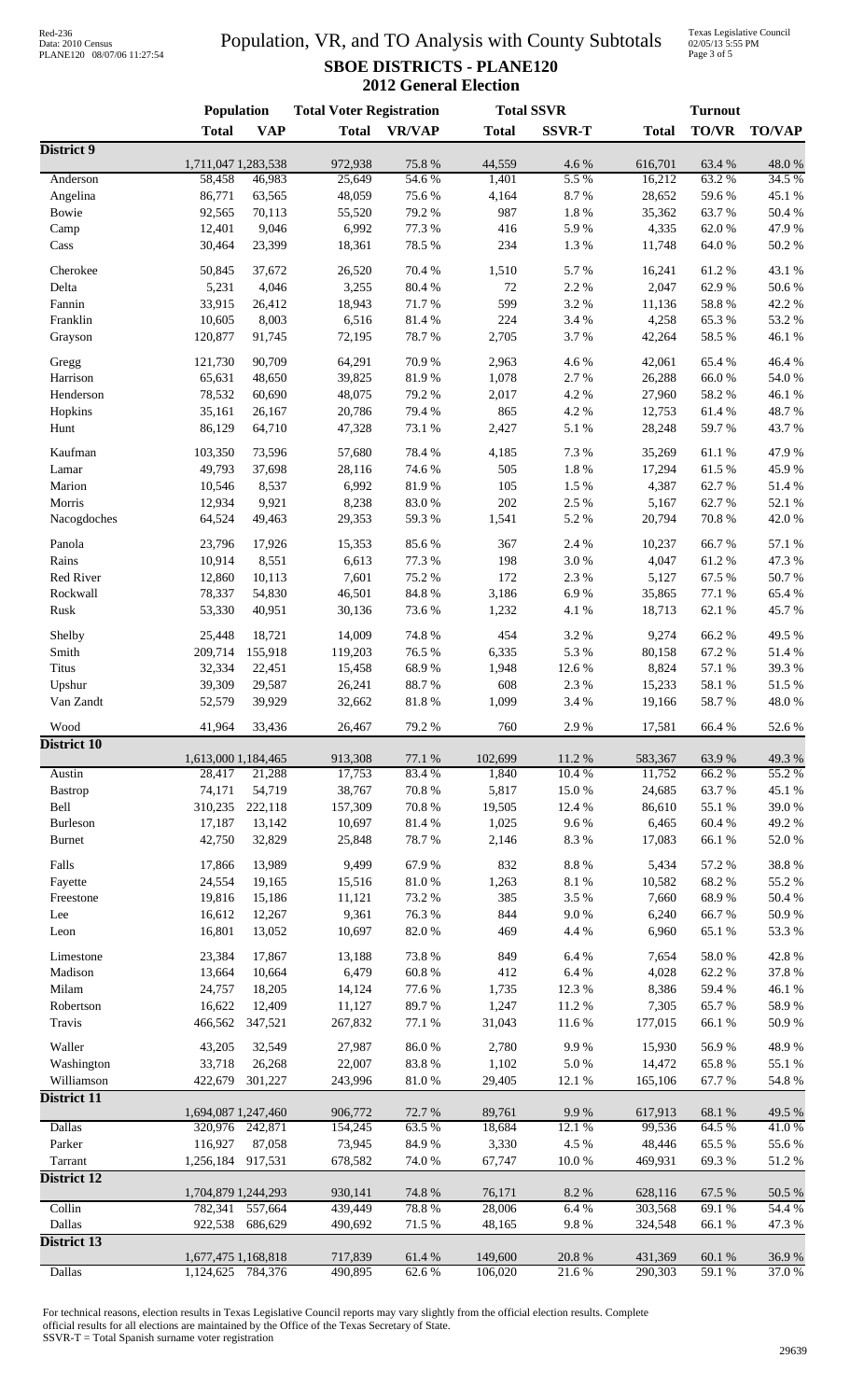| Red-236           |                            |
|-------------------|----------------------------|
| Data: 2010 Census |                            |
|                   | PLANE120 08/07/06 11:27:54 |

### Population, VR, and TO Analysis with County Subtotals **SBOE DISTRICTS - PLANE120 2012 General Election**

Texas Legislative Council 02/05/13 5:55 PM Page 4 of 5

| <b>VAP</b><br><b>VR/VAP</b><br><b>SSVR-T</b><br><b>TO/VR</b><br><b>Total</b><br><b>Total</b><br><b>Total</b><br><b>Total</b><br>District 13<br>19.2%<br>62.2%<br>Tarrant<br>552,850<br>384,442<br>226,944<br>59.0%<br>43,580<br>141,066<br><b>District 14</b><br>8.8 %<br>1,681,755 1,235,788<br>938,156<br>75.9%<br>82,406<br>589,157<br>62.8%<br>18,212<br>14,041<br>11,733<br>83.6%<br>816<br>7.0%<br>7,348<br>62.6 %<br>Bosque<br>10.7%<br>63.7%<br>38,106<br>28,985<br>21,884<br>75.5 %<br>2,347<br>13,947<br><b>Brown</b><br>13,974<br>10,594<br>8,397<br>79.3%<br>1,047<br>12.5 %<br>4,903<br>58.4%<br>Comanche<br>54,383<br>63.8%<br>9.1%<br>16,849<br>48.6%<br>Coryell<br>75,388<br>34,671<br>3,164<br>7.8 %<br>662,614<br>480,354<br>370,479<br>77.1 %<br>28,985<br>245,287<br>66.2%<br>Denton<br>14,421<br>65.3%<br>Eastland<br>18,583<br>10,210<br>70.8 %<br>678<br>6.6%<br>6,670<br>Ellis<br>106,295<br>86,263<br>81.2%<br>10,367<br>12.0%<br>63.0%<br>149,610<br>54,330<br>Erath<br>29,442<br>19,923<br>67.7%<br>7.3 %<br>63.7%<br>37,890<br>1,456<br>12,688<br>8,517<br>6,701<br>5,395<br>80.5 %<br>218<br>4.0%<br>65.8%<br>Hamilton<br>3,552<br>Hill<br>26,569<br>8.1 %<br>12,163<br>56.0%<br>35,089<br>21,704<br>81.7%<br>1,760<br>40,280<br>84.4 %<br>4.5 %<br>66.4%<br>Hood<br>51,182<br>33,986<br>1,520<br>22,580<br>Jack<br>9,044<br>7,052<br>4,701<br>66.7%<br>190<br>4.0%<br>2,966<br>63.1%<br>150,934<br>109,785<br>79,269<br>72.2 %<br>6,692<br>8.4 %<br>48,840<br>61.6%<br>Johnson<br>14,801<br>12,537<br>84.7%<br>1,237<br>9.9%<br>7,322<br>58.4 %<br>19,677<br>Lampasas<br>$70.8~\%$<br>60.1%<br>234,906<br>175,161<br>124,007<br>14,703<br>11.9%<br>74,560<br>McLennan<br>Mills<br>3,739<br>3,351<br>89.6%<br>273<br>$8.1~\%$<br>65.7%<br>4,936<br>2,203<br>34,812<br>26,766<br>76.9%<br>2,286<br>8.5%<br>15,462<br>57.8%<br>Navarro<br>47,735<br>21,080<br>80.5 %<br>1,377<br>8.1 %<br>55.6%<br>Palo Pinto<br>28,111<br>16,961<br>9,430<br>6,244<br>5,509<br>88.2 %<br>443<br>$8.0\ \%$<br>3,539<br>64.2 %<br>Somervell<br>8,490<br>7,325<br>74.3 %<br>545<br>3,412<br>62.7%<br>9,630<br>5,444<br>10.0%<br>Stephens<br>43,724<br>$80.0\;\%$<br>2,302<br>6.6%<br>Wise<br>59,127<br>34,966<br>21,106<br>60.4%<br><b>District 15</b><br>1,677,092 1,250,145<br>912,852<br>73.0%<br>177,554<br>19.5 %<br>543,168<br>59.5 %<br>76.9%<br>55.7%<br>Andrews<br>10,474<br>8,050<br>2,815<br>35.0%<br>14,786<br>4,482<br>170<br>2.8 %<br>Archer<br>9,054<br>6,869<br>6,173<br>89.9%<br>4,164<br>67.5 %<br>94.3%<br>43<br>3.1 %<br>67.4 %<br>1,901<br>1,478<br>1,394<br>939<br>Armstrong<br>39.7%<br>53.1 %<br><b>Bailey</b><br>7,165<br>4,949<br>3,485<br>70.4 %<br>1,385<br>1,850<br>187<br>7.5 %<br>63.9%<br>53.8%<br><b>Baylor</b><br>3,726<br>2,958<br>2,493<br>84.3%<br>1,592<br>503<br>$28\,$<br>422<br>83.9%<br>6.6%<br>364<br>86.3%<br>Borden<br>641<br>1,275<br>177<br>15.8 %<br><b>Briscoe</b><br>1,637<br>1,121<br>87.9%<br>713<br>63.6%<br>4.7%<br>13,544<br>10,319<br>8,651<br>83.8%<br>404<br>5,324<br>61.5%<br>Callahan<br>6,182<br>91.4%<br>214<br>5.1 %<br>2,775<br>66.1%<br>4,595<br>4,198<br>Carson<br>44.5 %<br>55.2 %<br>39.1 %<br>Castro<br>8,062<br>5,539<br>3,924<br>70.8 %<br>1,745<br>2,167<br>5,533<br>56.9%<br>Childress<br>7,041<br>3,505<br>63.3%<br>486<br>13.9%<br>1,996<br>8,310<br>185<br>2.4 %<br>66.5%<br>10,752<br>7,661<br>92.2%<br>5,094<br>Clay<br>1,780<br>80.6%<br>725<br>40.7%<br>917<br>51.5%<br>Cochran<br>3,127<br>2,209<br>274<br>61.1%<br>Coke<br>3,320<br>2,621<br>2,308<br>88.1 %<br>11.9%<br>1,411<br>Coleman<br>8,895<br>6,916<br>5,952<br>86.1%<br>656<br>11.0%<br>3,492<br>58.7%<br>50.5 %<br>2,212<br>1,865<br>84.3 %<br>275<br>14.7%<br>Collingsworth<br>3,057<br>1,148<br>61.6%<br>4.8 %<br>Cooke<br>38,437<br>28,606<br>22,880<br>$80.0\;\%$<br>1,092<br>14,420<br>63.0%<br>Cottle<br>96.4%<br>176<br>15.8%<br>66.6%<br>1,505<br>1,155<br>1,113<br>741<br>6,059<br>3,668<br>85.1 %<br>1,631<br>44.5 %<br>$50.2~\%$<br>Crosby<br>4,312<br>1,840<br>4,700<br>706<br>23.3 %<br>32.8 %<br>Dallam<br>6,703<br>3,034<br>64.6%<br>1,543<br>50.9%<br>46.9%<br>48.4%<br>Dawson<br>13,833<br>10,411<br>7,520<br>72.2 %<br>3,524<br>3,643<br>8,302<br>63.2%<br>4,079<br>49.1 %<br>Deaf Smith<br>19,372<br>13,131<br>4,311<br>51.9%<br>1,335<br>68.4%<br>$225\,$<br>16.9%<br>Dickens<br>2,444<br>1,952<br>1,047<br>78.4%<br>3,677<br>2,390<br>81.9%<br>89<br>3.7%<br>64.2%<br>Donley<br>2,919<br>1,535<br>52.6%<br>3,974<br>3,076<br>554<br>$20.2~\%$<br>53.3 %<br>Fisher<br>2,746<br>89.3%<br>1,641<br>59.8%<br>4,584<br>42.9%<br>49.8%<br>Floyd<br>6,446<br>4,270<br>93.2%<br>1,832<br>2,127<br>1,336<br>1,058<br>1,070<br>$101.1\ \%$<br>128<br>12.0%<br>495<br>46.3%<br>Foard<br>Gaines<br>65.4%<br>2,355<br>31.5 %<br>55.5 %<br>17,526<br>11,420<br>7,471<br>4,143<br>6,461<br>5,185<br>2,770<br>53.4 %<br>736<br>26.6%<br>56.3%<br>1,560<br>Garza<br>1,237<br>9.9%<br>59.9%<br>22,535<br>16,964<br>12,536<br>73.9%<br>7,511<br>Gray<br>25,839<br>Hale<br>36,273<br>19,603<br>75.9%<br>8,612<br>43.9%<br>9,011<br>46.0%<br>Hall<br>81.5 %<br>382<br>18.9%<br>54.7%<br>3,353<br>2,486<br>2,026<br>1,109<br>3,910<br>$77.0\;\%$<br>587<br>19.5 %<br>65.2%<br>Hansford<br>5,613<br>3,011<br>1,962<br>50.2%<br>2,572<br>274<br>10.7%<br>58.1 %<br>Hardeman<br>4,139<br>3,120<br>82.4 %<br>1,495<br>2,780<br>Hartley<br>6,062<br>4,693<br>59.2%<br>164<br>5.9%<br>1,923<br>69.2%<br>Haskell<br>5,899<br>4,671<br>3,600<br>619<br>17.2 %<br>56.5 %<br>77.1 %<br>2,035 | <b>Population</b> |  | <b>Total Voter Registration</b> |  | <b>Total SSVR</b> |      | <b>Turnout</b> |  |               |
|----------------------------------------------------------------------------------------------------------------------------------------------------------------------------------------------------------------------------------------------------------------------------------------------------------------------------------------------------------------------------------------------------------------------------------------------------------------------------------------------------------------------------------------------------------------------------------------------------------------------------------------------------------------------------------------------------------------------------------------------------------------------------------------------------------------------------------------------------------------------------------------------------------------------------------------------------------------------------------------------------------------------------------------------------------------------------------------------------------------------------------------------------------------------------------------------------------------------------------------------------------------------------------------------------------------------------------------------------------------------------------------------------------------------------------------------------------------------------------------------------------------------------------------------------------------------------------------------------------------------------------------------------------------------------------------------------------------------------------------------------------------------------------------------------------------------------------------------------------------------------------------------------------------------------------------------------------------------------------------------------------------------------------------------------------------------------------------------------------------------------------------------------------------------------------------------------------------------------------------------------------------------------------------------------------------------------------------------------------------------------------------------------------------------------------------------------------------------------------------------------------------------------------------------------------------------------------------------------------------------------------------------------------------------------------------------------------------------------------------------------------------------------------------------------------------------------------------------------------------------------------------------------------------------------------------------------------------------------------------------------------------------------------------------------------------------------------------------------------------------------------------------------------------------------------------------------------------------------------------------------------------------------------------------------------------------------------------------------------------------------------------------------------------------------------------------------------------------------------------------------------------------------------------------------------------------------------------------------------------------------------------------------------------------------------------------------------------------------------------------------------------------------------------------------------------------------------------------------------------------------------------------------------------------------------------------------------------------------------------------------------------------------------------------------------------------------------------------------------------------------------------------------------------------------------------------------------------------------------------------------------------------------------------------------------------------------------------------------------------------------------------------------------------------------------------------------------------------------------------------------------------------------------------------------------------------------------------------------------------------------------------------------------------------------------------------------------------------------------------------------------------------------------------------------------------------------------------------------------------------------------------------------------------------------------------------------------------------------------------------------------------------------------------------------------------------------------------------------------------------------------------------------------------------------------------------------------------------------------------------------------------------------------------------------------------------------------------------------------------------------------------------------------------------------------------------------------------------------------------------------------------------------------------|-------------------|--|---------------------------------|--|-------------------|------|----------------|--|---------------|
|                                                                                                                                                                                                                                                                                                                                                                                                                                                                                                                                                                                                                                                                                                                                                                                                                                                                                                                                                                                                                                                                                                                                                                                                                                                                                                                                                                                                                                                                                                                                                                                                                                                                                                                                                                                                                                                                                                                                                                                                                                                                                                                                                                                                                                                                                                                                                                                                                                                                                                                                                                                                                                                                                                                                                                                                                                                                                                                                                                                                                                                                                                                                                                                                                                                                                                                                                                                                                                                                                                                                                                                                                                                                                                                                                                                                                                                                                                                                                                                                                                                                                                                                                                                                                                                                                                                                                                                                                                                                                                                                                                                                                                                                                                                                                                                                                                                                                                                                                                                                                                                                                                                                                                                                                                                                                                                                                                                                                                                                                                                                        |                   |  |                                 |  |                   |      |                |  | <b>TO/VAP</b> |
|                                                                                                                                                                                                                                                                                                                                                                                                                                                                                                                                                                                                                                                                                                                                                                                                                                                                                                                                                                                                                                                                                                                                                                                                                                                                                                                                                                                                                                                                                                                                                                                                                                                                                                                                                                                                                                                                                                                                                                                                                                                                                                                                                                                                                                                                                                                                                                                                                                                                                                                                                                                                                                                                                                                                                                                                                                                                                                                                                                                                                                                                                                                                                                                                                                                                                                                                                                                                                                                                                                                                                                                                                                                                                                                                                                                                                                                                                                                                                                                                                                                                                                                                                                                                                                                                                                                                                                                                                                                                                                                                                                                                                                                                                                                                                                                                                                                                                                                                                                                                                                                                                                                                                                                                                                                                                                                                                                                                                                                                                                                                        |                   |  |                                 |  |                   |      |                |  |               |
|                                                                                                                                                                                                                                                                                                                                                                                                                                                                                                                                                                                                                                                                                                                                                                                                                                                                                                                                                                                                                                                                                                                                                                                                                                                                                                                                                                                                                                                                                                                                                                                                                                                                                                                                                                                                                                                                                                                                                                                                                                                                                                                                                                                                                                                                                                                                                                                                                                                                                                                                                                                                                                                                                                                                                                                                                                                                                                                                                                                                                                                                                                                                                                                                                                                                                                                                                                                                                                                                                                                                                                                                                                                                                                                                                                                                                                                                                                                                                                                                                                                                                                                                                                                                                                                                                                                                                                                                                                                                                                                                                                                                                                                                                                                                                                                                                                                                                                                                                                                                                                                                                                                                                                                                                                                                                                                                                                                                                                                                                                                                        |                   |  |                                 |  |                   |      |                |  | 36.7%         |
|                                                                                                                                                                                                                                                                                                                                                                                                                                                                                                                                                                                                                                                                                                                                                                                                                                                                                                                                                                                                                                                                                                                                                                                                                                                                                                                                                                                                                                                                                                                                                                                                                                                                                                                                                                                                                                                                                                                                                                                                                                                                                                                                                                                                                                                                                                                                                                                                                                                                                                                                                                                                                                                                                                                                                                                                                                                                                                                                                                                                                                                                                                                                                                                                                                                                                                                                                                                                                                                                                                                                                                                                                                                                                                                                                                                                                                                                                                                                                                                                                                                                                                                                                                                                                                                                                                                                                                                                                                                                                                                                                                                                                                                                                                                                                                                                                                                                                                                                                                                                                                                                                                                                                                                                                                                                                                                                                                                                                                                                                                                                        |                   |  |                                 |  |                   |      |                |  | 47.7%         |
|                                                                                                                                                                                                                                                                                                                                                                                                                                                                                                                                                                                                                                                                                                                                                                                                                                                                                                                                                                                                                                                                                                                                                                                                                                                                                                                                                                                                                                                                                                                                                                                                                                                                                                                                                                                                                                                                                                                                                                                                                                                                                                                                                                                                                                                                                                                                                                                                                                                                                                                                                                                                                                                                                                                                                                                                                                                                                                                                                                                                                                                                                                                                                                                                                                                                                                                                                                                                                                                                                                                                                                                                                                                                                                                                                                                                                                                                                                                                                                                                                                                                                                                                                                                                                                                                                                                                                                                                                                                                                                                                                                                                                                                                                                                                                                                                                                                                                                                                                                                                                                                                                                                                                                                                                                                                                                                                                                                                                                                                                                                                        |                   |  |                                 |  |                   |      |                |  | 52.3%         |
|                                                                                                                                                                                                                                                                                                                                                                                                                                                                                                                                                                                                                                                                                                                                                                                                                                                                                                                                                                                                                                                                                                                                                                                                                                                                                                                                                                                                                                                                                                                                                                                                                                                                                                                                                                                                                                                                                                                                                                                                                                                                                                                                                                                                                                                                                                                                                                                                                                                                                                                                                                                                                                                                                                                                                                                                                                                                                                                                                                                                                                                                                                                                                                                                                                                                                                                                                                                                                                                                                                                                                                                                                                                                                                                                                                                                                                                                                                                                                                                                                                                                                                                                                                                                                                                                                                                                                                                                                                                                                                                                                                                                                                                                                                                                                                                                                                                                                                                                                                                                                                                                                                                                                                                                                                                                                                                                                                                                                                                                                                                                        |                   |  |                                 |  |                   |      |                |  | 48.1 %        |
|                                                                                                                                                                                                                                                                                                                                                                                                                                                                                                                                                                                                                                                                                                                                                                                                                                                                                                                                                                                                                                                                                                                                                                                                                                                                                                                                                                                                                                                                                                                                                                                                                                                                                                                                                                                                                                                                                                                                                                                                                                                                                                                                                                                                                                                                                                                                                                                                                                                                                                                                                                                                                                                                                                                                                                                                                                                                                                                                                                                                                                                                                                                                                                                                                                                                                                                                                                                                                                                                                                                                                                                                                                                                                                                                                                                                                                                                                                                                                                                                                                                                                                                                                                                                                                                                                                                                                                                                                                                                                                                                                                                                                                                                                                                                                                                                                                                                                                                                                                                                                                                                                                                                                                                                                                                                                                                                                                                                                                                                                                                                        |                   |  |                                 |  |                   |      |                |  | 46.3%         |
|                                                                                                                                                                                                                                                                                                                                                                                                                                                                                                                                                                                                                                                                                                                                                                                                                                                                                                                                                                                                                                                                                                                                                                                                                                                                                                                                                                                                                                                                                                                                                                                                                                                                                                                                                                                                                                                                                                                                                                                                                                                                                                                                                                                                                                                                                                                                                                                                                                                                                                                                                                                                                                                                                                                                                                                                                                                                                                                                                                                                                                                                                                                                                                                                                                                                                                                                                                                                                                                                                                                                                                                                                                                                                                                                                                                                                                                                                                                                                                                                                                                                                                                                                                                                                                                                                                                                                                                                                                                                                                                                                                                                                                                                                                                                                                                                                                                                                                                                                                                                                                                                                                                                                                                                                                                                                                                                                                                                                                                                                                                                        |                   |  |                                 |  |                   |      |                |  | 31.0%         |
|                                                                                                                                                                                                                                                                                                                                                                                                                                                                                                                                                                                                                                                                                                                                                                                                                                                                                                                                                                                                                                                                                                                                                                                                                                                                                                                                                                                                                                                                                                                                                                                                                                                                                                                                                                                                                                                                                                                                                                                                                                                                                                                                                                                                                                                                                                                                                                                                                                                                                                                                                                                                                                                                                                                                                                                                                                                                                                                                                                                                                                                                                                                                                                                                                                                                                                                                                                                                                                                                                                                                                                                                                                                                                                                                                                                                                                                                                                                                                                                                                                                                                                                                                                                                                                                                                                                                                                                                                                                                                                                                                                                                                                                                                                                                                                                                                                                                                                                                                                                                                                                                                                                                                                                                                                                                                                                                                                                                                                                                                                                                        |                   |  |                                 |  |                   |      |                |  | 51.1%         |
|                                                                                                                                                                                                                                                                                                                                                                                                                                                                                                                                                                                                                                                                                                                                                                                                                                                                                                                                                                                                                                                                                                                                                                                                                                                                                                                                                                                                                                                                                                                                                                                                                                                                                                                                                                                                                                                                                                                                                                                                                                                                                                                                                                                                                                                                                                                                                                                                                                                                                                                                                                                                                                                                                                                                                                                                                                                                                                                                                                                                                                                                                                                                                                                                                                                                                                                                                                                                                                                                                                                                                                                                                                                                                                                                                                                                                                                                                                                                                                                                                                                                                                                                                                                                                                                                                                                                                                                                                                                                                                                                                                                                                                                                                                                                                                                                                                                                                                                                                                                                                                                                                                                                                                                                                                                                                                                                                                                                                                                                                                                                        |                   |  |                                 |  |                   |      |                |  |               |
|                                                                                                                                                                                                                                                                                                                                                                                                                                                                                                                                                                                                                                                                                                                                                                                                                                                                                                                                                                                                                                                                                                                                                                                                                                                                                                                                                                                                                                                                                                                                                                                                                                                                                                                                                                                                                                                                                                                                                                                                                                                                                                                                                                                                                                                                                                                                                                                                                                                                                                                                                                                                                                                                                                                                                                                                                                                                                                                                                                                                                                                                                                                                                                                                                                                                                                                                                                                                                                                                                                                                                                                                                                                                                                                                                                                                                                                                                                                                                                                                                                                                                                                                                                                                                                                                                                                                                                                                                                                                                                                                                                                                                                                                                                                                                                                                                                                                                                                                                                                                                                                                                                                                                                                                                                                                                                                                                                                                                                                                                                                                        |                   |  |                                 |  |                   |      |                |  | 46.3%         |
|                                                                                                                                                                                                                                                                                                                                                                                                                                                                                                                                                                                                                                                                                                                                                                                                                                                                                                                                                                                                                                                                                                                                                                                                                                                                                                                                                                                                                                                                                                                                                                                                                                                                                                                                                                                                                                                                                                                                                                                                                                                                                                                                                                                                                                                                                                                                                                                                                                                                                                                                                                                                                                                                                                                                                                                                                                                                                                                                                                                                                                                                                                                                                                                                                                                                                                                                                                                                                                                                                                                                                                                                                                                                                                                                                                                                                                                                                                                                                                                                                                                                                                                                                                                                                                                                                                                                                                                                                                                                                                                                                                                                                                                                                                                                                                                                                                                                                                                                                                                                                                                                                                                                                                                                                                                                                                                                                                                                                                                                                                                                        |                   |  |                                 |  |                   |      |                |  | $51.1\ \%$    |
|                                                                                                                                                                                                                                                                                                                                                                                                                                                                                                                                                                                                                                                                                                                                                                                                                                                                                                                                                                                                                                                                                                                                                                                                                                                                                                                                                                                                                                                                                                                                                                                                                                                                                                                                                                                                                                                                                                                                                                                                                                                                                                                                                                                                                                                                                                                                                                                                                                                                                                                                                                                                                                                                                                                                                                                                                                                                                                                                                                                                                                                                                                                                                                                                                                                                                                                                                                                                                                                                                                                                                                                                                                                                                                                                                                                                                                                                                                                                                                                                                                                                                                                                                                                                                                                                                                                                                                                                                                                                                                                                                                                                                                                                                                                                                                                                                                                                                                                                                                                                                                                                                                                                                                                                                                                                                                                                                                                                                                                                                                                                        |                   |  |                                 |  |                   |      |                |  | 43.1 %        |
|                                                                                                                                                                                                                                                                                                                                                                                                                                                                                                                                                                                                                                                                                                                                                                                                                                                                                                                                                                                                                                                                                                                                                                                                                                                                                                                                                                                                                                                                                                                                                                                                                                                                                                                                                                                                                                                                                                                                                                                                                                                                                                                                                                                                                                                                                                                                                                                                                                                                                                                                                                                                                                                                                                                                                                                                                                                                                                                                                                                                                                                                                                                                                                                                                                                                                                                                                                                                                                                                                                                                                                                                                                                                                                                                                                                                                                                                                                                                                                                                                                                                                                                                                                                                                                                                                                                                                                                                                                                                                                                                                                                                                                                                                                                                                                                                                                                                                                                                                                                                                                                                                                                                                                                                                                                                                                                                                                                                                                                                                                                                        |                   |  |                                 |  |                   |      |                |  | 53.0%         |
|                                                                                                                                                                                                                                                                                                                                                                                                                                                                                                                                                                                                                                                                                                                                                                                                                                                                                                                                                                                                                                                                                                                                                                                                                                                                                                                                                                                                                                                                                                                                                                                                                                                                                                                                                                                                                                                                                                                                                                                                                                                                                                                                                                                                                                                                                                                                                                                                                                                                                                                                                                                                                                                                                                                                                                                                                                                                                                                                                                                                                                                                                                                                                                                                                                                                                                                                                                                                                                                                                                                                                                                                                                                                                                                                                                                                                                                                                                                                                                                                                                                                                                                                                                                                                                                                                                                                                                                                                                                                                                                                                                                                                                                                                                                                                                                                                                                                                                                                                                                                                                                                                                                                                                                                                                                                                                                                                                                                                                                                                                                                        |                   |  |                                 |  |                   |      |                |  | 45.8%         |
|                                                                                                                                                                                                                                                                                                                                                                                                                                                                                                                                                                                                                                                                                                                                                                                                                                                                                                                                                                                                                                                                                                                                                                                                                                                                                                                                                                                                                                                                                                                                                                                                                                                                                                                                                                                                                                                                                                                                                                                                                                                                                                                                                                                                                                                                                                                                                                                                                                                                                                                                                                                                                                                                                                                                                                                                                                                                                                                                                                                                                                                                                                                                                                                                                                                                                                                                                                                                                                                                                                                                                                                                                                                                                                                                                                                                                                                                                                                                                                                                                                                                                                                                                                                                                                                                                                                                                                                                                                                                                                                                                                                                                                                                                                                                                                                                                                                                                                                                                                                                                                                                                                                                                                                                                                                                                                                                                                                                                                                                                                                                        |                   |  |                                 |  |                   |      |                |  |               |
|                                                                                                                                                                                                                                                                                                                                                                                                                                                                                                                                                                                                                                                                                                                                                                                                                                                                                                                                                                                                                                                                                                                                                                                                                                                                                                                                                                                                                                                                                                                                                                                                                                                                                                                                                                                                                                                                                                                                                                                                                                                                                                                                                                                                                                                                                                                                                                                                                                                                                                                                                                                                                                                                                                                                                                                                                                                                                                                                                                                                                                                                                                                                                                                                                                                                                                                                                                                                                                                                                                                                                                                                                                                                                                                                                                                                                                                                                                                                                                                                                                                                                                                                                                                                                                                                                                                                                                                                                                                                                                                                                                                                                                                                                                                                                                                                                                                                                                                                                                                                                                                                                                                                                                                                                                                                                                                                                                                                                                                                                                                                        |                   |  |                                 |  |                   |      |                |  | 56.1 %        |
|                                                                                                                                                                                                                                                                                                                                                                                                                                                                                                                                                                                                                                                                                                                                                                                                                                                                                                                                                                                                                                                                                                                                                                                                                                                                                                                                                                                                                                                                                                                                                                                                                                                                                                                                                                                                                                                                                                                                                                                                                                                                                                                                                                                                                                                                                                                                                                                                                                                                                                                                                                                                                                                                                                                                                                                                                                                                                                                                                                                                                                                                                                                                                                                                                                                                                                                                                                                                                                                                                                                                                                                                                                                                                                                                                                                                                                                                                                                                                                                                                                                                                                                                                                                                                                                                                                                                                                                                                                                                                                                                                                                                                                                                                                                                                                                                                                                                                                                                                                                                                                                                                                                                                                                                                                                                                                                                                                                                                                                                                                                                        |                   |  |                                 |  |                   |      |                |  | 42.1 %        |
|                                                                                                                                                                                                                                                                                                                                                                                                                                                                                                                                                                                                                                                                                                                                                                                                                                                                                                                                                                                                                                                                                                                                                                                                                                                                                                                                                                                                                                                                                                                                                                                                                                                                                                                                                                                                                                                                                                                                                                                                                                                                                                                                                                                                                                                                                                                                                                                                                                                                                                                                                                                                                                                                                                                                                                                                                                                                                                                                                                                                                                                                                                                                                                                                                                                                                                                                                                                                                                                                                                                                                                                                                                                                                                                                                                                                                                                                                                                                                                                                                                                                                                                                                                                                                                                                                                                                                                                                                                                                                                                                                                                                                                                                                                                                                                                                                                                                                                                                                                                                                                                                                                                                                                                                                                                                                                                                                                                                                                                                                                                                        |                   |  |                                 |  |                   |      |                |  | 44.5 %        |
|                                                                                                                                                                                                                                                                                                                                                                                                                                                                                                                                                                                                                                                                                                                                                                                                                                                                                                                                                                                                                                                                                                                                                                                                                                                                                                                                                                                                                                                                                                                                                                                                                                                                                                                                                                                                                                                                                                                                                                                                                                                                                                                                                                                                                                                                                                                                                                                                                                                                                                                                                                                                                                                                                                                                                                                                                                                                                                                                                                                                                                                                                                                                                                                                                                                                                                                                                                                                                                                                                                                                                                                                                                                                                                                                                                                                                                                                                                                                                                                                                                                                                                                                                                                                                                                                                                                                                                                                                                                                                                                                                                                                                                                                                                                                                                                                                                                                                                                                                                                                                                                                                                                                                                                                                                                                                                                                                                                                                                                                                                                                        |                   |  |                                 |  |                   |      |                |  | 49.5 %        |
|                                                                                                                                                                                                                                                                                                                                                                                                                                                                                                                                                                                                                                                                                                                                                                                                                                                                                                                                                                                                                                                                                                                                                                                                                                                                                                                                                                                                                                                                                                                                                                                                                                                                                                                                                                                                                                                                                                                                                                                                                                                                                                                                                                                                                                                                                                                                                                                                                                                                                                                                                                                                                                                                                                                                                                                                                                                                                                                                                                                                                                                                                                                                                                                                                                                                                                                                                                                                                                                                                                                                                                                                                                                                                                                                                                                                                                                                                                                                                                                                                                                                                                                                                                                                                                                                                                                                                                                                                                                                                                                                                                                                                                                                                                                                                                                                                                                                                                                                                                                                                                                                                                                                                                                                                                                                                                                                                                                                                                                                                                                                        |                   |  |                                 |  |                   |      |                |  | 42.6%         |
|                                                                                                                                                                                                                                                                                                                                                                                                                                                                                                                                                                                                                                                                                                                                                                                                                                                                                                                                                                                                                                                                                                                                                                                                                                                                                                                                                                                                                                                                                                                                                                                                                                                                                                                                                                                                                                                                                                                                                                                                                                                                                                                                                                                                                                                                                                                                                                                                                                                                                                                                                                                                                                                                                                                                                                                                                                                                                                                                                                                                                                                                                                                                                                                                                                                                                                                                                                                                                                                                                                                                                                                                                                                                                                                                                                                                                                                                                                                                                                                                                                                                                                                                                                                                                                                                                                                                                                                                                                                                                                                                                                                                                                                                                                                                                                                                                                                                                                                                                                                                                                                                                                                                                                                                                                                                                                                                                                                                                                                                                                                                        |                   |  |                                 |  |                   |      |                |  |               |
|                                                                                                                                                                                                                                                                                                                                                                                                                                                                                                                                                                                                                                                                                                                                                                                                                                                                                                                                                                                                                                                                                                                                                                                                                                                                                                                                                                                                                                                                                                                                                                                                                                                                                                                                                                                                                                                                                                                                                                                                                                                                                                                                                                                                                                                                                                                                                                                                                                                                                                                                                                                                                                                                                                                                                                                                                                                                                                                                                                                                                                                                                                                                                                                                                                                                                                                                                                                                                                                                                                                                                                                                                                                                                                                                                                                                                                                                                                                                                                                                                                                                                                                                                                                                                                                                                                                                                                                                                                                                                                                                                                                                                                                                                                                                                                                                                                                                                                                                                                                                                                                                                                                                                                                                                                                                                                                                                                                                                                                                                                                                        |                   |  |                                 |  |                   |      |                |  | 58.9%         |
|                                                                                                                                                                                                                                                                                                                                                                                                                                                                                                                                                                                                                                                                                                                                                                                                                                                                                                                                                                                                                                                                                                                                                                                                                                                                                                                                                                                                                                                                                                                                                                                                                                                                                                                                                                                                                                                                                                                                                                                                                                                                                                                                                                                                                                                                                                                                                                                                                                                                                                                                                                                                                                                                                                                                                                                                                                                                                                                                                                                                                                                                                                                                                                                                                                                                                                                                                                                                                                                                                                                                                                                                                                                                                                                                                                                                                                                                                                                                                                                                                                                                                                                                                                                                                                                                                                                                                                                                                                                                                                                                                                                                                                                                                                                                                                                                                                                                                                                                                                                                                                                                                                                                                                                                                                                                                                                                                                                                                                                                                                                                        |                   |  |                                 |  |                   |      |                |  | 44.4 %        |
|                                                                                                                                                                                                                                                                                                                                                                                                                                                                                                                                                                                                                                                                                                                                                                                                                                                                                                                                                                                                                                                                                                                                                                                                                                                                                                                                                                                                                                                                                                                                                                                                                                                                                                                                                                                                                                                                                                                                                                                                                                                                                                                                                                                                                                                                                                                                                                                                                                                                                                                                                                                                                                                                                                                                                                                                                                                                                                                                                                                                                                                                                                                                                                                                                                                                                                                                                                                                                                                                                                                                                                                                                                                                                                                                                                                                                                                                                                                                                                                                                                                                                                                                                                                                                                                                                                                                                                                                                                                                                                                                                                                                                                                                                                                                                                                                                                                                                                                                                                                                                                                                                                                                                                                                                                                                                                                                                                                                                                                                                                                                        |                   |  |                                 |  |                   |      |                |  | 44.7%         |
|                                                                                                                                                                                                                                                                                                                                                                                                                                                                                                                                                                                                                                                                                                                                                                                                                                                                                                                                                                                                                                                                                                                                                                                                                                                                                                                                                                                                                                                                                                                                                                                                                                                                                                                                                                                                                                                                                                                                                                                                                                                                                                                                                                                                                                                                                                                                                                                                                                                                                                                                                                                                                                                                                                                                                                                                                                                                                                                                                                                                                                                                                                                                                                                                                                                                                                                                                                                                                                                                                                                                                                                                                                                                                                                                                                                                                                                                                                                                                                                                                                                                                                                                                                                                                                                                                                                                                                                                                                                                                                                                                                                                                                                                                                                                                                                                                                                                                                                                                                                                                                                                                                                                                                                                                                                                                                                                                                                                                                                                                                                                        |                   |  |                                 |  |                   |      |                |  | 56.7%         |
|                                                                                                                                                                                                                                                                                                                                                                                                                                                                                                                                                                                                                                                                                                                                                                                                                                                                                                                                                                                                                                                                                                                                                                                                                                                                                                                                                                                                                                                                                                                                                                                                                                                                                                                                                                                                                                                                                                                                                                                                                                                                                                                                                                                                                                                                                                                                                                                                                                                                                                                                                                                                                                                                                                                                                                                                                                                                                                                                                                                                                                                                                                                                                                                                                                                                                                                                                                                                                                                                                                                                                                                                                                                                                                                                                                                                                                                                                                                                                                                                                                                                                                                                                                                                                                                                                                                                                                                                                                                                                                                                                                                                                                                                                                                                                                                                                                                                                                                                                                                                                                                                                                                                                                                                                                                                                                                                                                                                                                                                                                                                        |                   |  |                                 |  |                   |      |                |  | 46.6%         |
|                                                                                                                                                                                                                                                                                                                                                                                                                                                                                                                                                                                                                                                                                                                                                                                                                                                                                                                                                                                                                                                                                                                                                                                                                                                                                                                                                                                                                                                                                                                                                                                                                                                                                                                                                                                                                                                                                                                                                                                                                                                                                                                                                                                                                                                                                                                                                                                                                                                                                                                                                                                                                                                                                                                                                                                                                                                                                                                                                                                                                                                                                                                                                                                                                                                                                                                                                                                                                                                                                                                                                                                                                                                                                                                                                                                                                                                                                                                                                                                                                                                                                                                                                                                                                                                                                                                                                                                                                                                                                                                                                                                                                                                                                                                                                                                                                                                                                                                                                                                                                                                                                                                                                                                                                                                                                                                                                                                                                                                                                                                                        |                   |  |                                 |  |                   |      |                |  |               |
|                                                                                                                                                                                                                                                                                                                                                                                                                                                                                                                                                                                                                                                                                                                                                                                                                                                                                                                                                                                                                                                                                                                                                                                                                                                                                                                                                                                                                                                                                                                                                                                                                                                                                                                                                                                                                                                                                                                                                                                                                                                                                                                                                                                                                                                                                                                                                                                                                                                                                                                                                                                                                                                                                                                                                                                                                                                                                                                                                                                                                                                                                                                                                                                                                                                                                                                                                                                                                                                                                                                                                                                                                                                                                                                                                                                                                                                                                                                                                                                                                                                                                                                                                                                                                                                                                                                                                                                                                                                                                                                                                                                                                                                                                                                                                                                                                                                                                                                                                                                                                                                                                                                                                                                                                                                                                                                                                                                                                                                                                                                                        |                   |  |                                 |  |                   |      |                |  | 48.3%         |
|                                                                                                                                                                                                                                                                                                                                                                                                                                                                                                                                                                                                                                                                                                                                                                                                                                                                                                                                                                                                                                                                                                                                                                                                                                                                                                                                                                                                                                                                                                                                                                                                                                                                                                                                                                                                                                                                                                                                                                                                                                                                                                                                                                                                                                                                                                                                                                                                                                                                                                                                                                                                                                                                                                                                                                                                                                                                                                                                                                                                                                                                                                                                                                                                                                                                                                                                                                                                                                                                                                                                                                                                                                                                                                                                                                                                                                                                                                                                                                                                                                                                                                                                                                                                                                                                                                                                                                                                                                                                                                                                                                                                                                                                                                                                                                                                                                                                                                                                                                                                                                                                                                                                                                                                                                                                                                                                                                                                                                                                                                                                        |                   |  |                                 |  |                   |      |                |  |               |
|                                                                                                                                                                                                                                                                                                                                                                                                                                                                                                                                                                                                                                                                                                                                                                                                                                                                                                                                                                                                                                                                                                                                                                                                                                                                                                                                                                                                                                                                                                                                                                                                                                                                                                                                                                                                                                                                                                                                                                                                                                                                                                                                                                                                                                                                                                                                                                                                                                                                                                                                                                                                                                                                                                                                                                                                                                                                                                                                                                                                                                                                                                                                                                                                                                                                                                                                                                                                                                                                                                                                                                                                                                                                                                                                                                                                                                                                                                                                                                                                                                                                                                                                                                                                                                                                                                                                                                                                                                                                                                                                                                                                                                                                                                                                                                                                                                                                                                                                                                                                                                                                                                                                                                                                                                                                                                                                                                                                                                                                                                                                        |                   |  |                                 |  |                   |      |                |  | 43.4 %        |
|                                                                                                                                                                                                                                                                                                                                                                                                                                                                                                                                                                                                                                                                                                                                                                                                                                                                                                                                                                                                                                                                                                                                                                                                                                                                                                                                                                                                                                                                                                                                                                                                                                                                                                                                                                                                                                                                                                                                                                                                                                                                                                                                                                                                                                                                                                                                                                                                                                                                                                                                                                                                                                                                                                                                                                                                                                                                                                                                                                                                                                                                                                                                                                                                                                                                                                                                                                                                                                                                                                                                                                                                                                                                                                                                                                                                                                                                                                                                                                                                                                                                                                                                                                                                                                                                                                                                                                                                                                                                                                                                                                                                                                                                                                                                                                                                                                                                                                                                                                                                                                                                                                                                                                                                                                                                                                                                                                                                                                                                                                                                        |                   |  |                                 |  |                   |      |                |  | 42.8%         |
|                                                                                                                                                                                                                                                                                                                                                                                                                                                                                                                                                                                                                                                                                                                                                                                                                                                                                                                                                                                                                                                                                                                                                                                                                                                                                                                                                                                                                                                                                                                                                                                                                                                                                                                                                                                                                                                                                                                                                                                                                                                                                                                                                                                                                                                                                                                                                                                                                                                                                                                                                                                                                                                                                                                                                                                                                                                                                                                                                                                                                                                                                                                                                                                                                                                                                                                                                                                                                                                                                                                                                                                                                                                                                                                                                                                                                                                                                                                                                                                                                                                                                                                                                                                                                                                                                                                                                                                                                                                                                                                                                                                                                                                                                                                                                                                                                                                                                                                                                                                                                                                                                                                                                                                                                                                                                                                                                                                                                                                                                                                                        |                   |  |                                 |  |                   |      |                |  | 60.6%         |
|                                                                                                                                                                                                                                                                                                                                                                                                                                                                                                                                                                                                                                                                                                                                                                                                                                                                                                                                                                                                                                                                                                                                                                                                                                                                                                                                                                                                                                                                                                                                                                                                                                                                                                                                                                                                                                                                                                                                                                                                                                                                                                                                                                                                                                                                                                                                                                                                                                                                                                                                                                                                                                                                                                                                                                                                                                                                                                                                                                                                                                                                                                                                                                                                                                                                                                                                                                                                                                                                                                                                                                                                                                                                                                                                                                                                                                                                                                                                                                                                                                                                                                                                                                                                                                                                                                                                                                                                                                                                                                                                                                                                                                                                                                                                                                                                                                                                                                                                                                                                                                                                                                                                                                                                                                                                                                                                                                                                                                                                                                                                        |                   |  |                                 |  |                   |      |                |  | 63.5%         |
|                                                                                                                                                                                                                                                                                                                                                                                                                                                                                                                                                                                                                                                                                                                                                                                                                                                                                                                                                                                                                                                                                                                                                                                                                                                                                                                                                                                                                                                                                                                                                                                                                                                                                                                                                                                                                                                                                                                                                                                                                                                                                                                                                                                                                                                                                                                                                                                                                                                                                                                                                                                                                                                                                                                                                                                                                                                                                                                                                                                                                                                                                                                                                                                                                                                                                                                                                                                                                                                                                                                                                                                                                                                                                                                                                                                                                                                                                                                                                                                                                                                                                                                                                                                                                                                                                                                                                                                                                                                                                                                                                                                                                                                                                                                                                                                                                                                                                                                                                                                                                                                                                                                                                                                                                                                                                                                                                                                                                                                                                                                                        |                   |  |                                 |  |                   |      |                |  | 37.4 %        |
|                                                                                                                                                                                                                                                                                                                                                                                                                                                                                                                                                                                                                                                                                                                                                                                                                                                                                                                                                                                                                                                                                                                                                                                                                                                                                                                                                                                                                                                                                                                                                                                                                                                                                                                                                                                                                                                                                                                                                                                                                                                                                                                                                                                                                                                                                                                                                                                                                                                                                                                                                                                                                                                                                                                                                                                                                                                                                                                                                                                                                                                                                                                                                                                                                                                                                                                                                                                                                                                                                                                                                                                                                                                                                                                                                                                                                                                                                                                                                                                                                                                                                                                                                                                                                                                                                                                                                                                                                                                                                                                                                                                                                                                                                                                                                                                                                                                                                                                                                                                                                                                                                                                                                                                                                                                                                                                                                                                                                                                                                                                                        |                   |  |                                 |  |                   |      |                |  |               |
|                                                                                                                                                                                                                                                                                                                                                                                                                                                                                                                                                                                                                                                                                                                                                                                                                                                                                                                                                                                                                                                                                                                                                                                                                                                                                                                                                                                                                                                                                                                                                                                                                                                                                                                                                                                                                                                                                                                                                                                                                                                                                                                                                                                                                                                                                                                                                                                                                                                                                                                                                                                                                                                                                                                                                                                                                                                                                                                                                                                                                                                                                                                                                                                                                                                                                                                                                                                                                                                                                                                                                                                                                                                                                                                                                                                                                                                                                                                                                                                                                                                                                                                                                                                                                                                                                                                                                                                                                                                                                                                                                                                                                                                                                                                                                                                                                                                                                                                                                                                                                                                                                                                                                                                                                                                                                                                                                                                                                                                                                                                                        |                   |  |                                 |  |                   |      |                |  |               |
|                                                                                                                                                                                                                                                                                                                                                                                                                                                                                                                                                                                                                                                                                                                                                                                                                                                                                                                                                                                                                                                                                                                                                                                                                                                                                                                                                                                                                                                                                                                                                                                                                                                                                                                                                                                                                                                                                                                                                                                                                                                                                                                                                                                                                                                                                                                                                                                                                                                                                                                                                                                                                                                                                                                                                                                                                                                                                                                                                                                                                                                                                                                                                                                                                                                                                                                                                                                                                                                                                                                                                                                                                                                                                                                                                                                                                                                                                                                                                                                                                                                                                                                                                                                                                                                                                                                                                                                                                                                                                                                                                                                                                                                                                                                                                                                                                                                                                                                                                                                                                                                                                                                                                                                                                                                                                                                                                                                                                                                                                                                                        |                   |  |                                 |  |                   |      |                |  | 72.4 %        |
|                                                                                                                                                                                                                                                                                                                                                                                                                                                                                                                                                                                                                                                                                                                                                                                                                                                                                                                                                                                                                                                                                                                                                                                                                                                                                                                                                                                                                                                                                                                                                                                                                                                                                                                                                                                                                                                                                                                                                                                                                                                                                                                                                                                                                                                                                                                                                                                                                                                                                                                                                                                                                                                                                                                                                                                                                                                                                                                                                                                                                                                                                                                                                                                                                                                                                                                                                                                                                                                                                                                                                                                                                                                                                                                                                                                                                                                                                                                                                                                                                                                                                                                                                                                                                                                                                                                                                                                                                                                                                                                                                                                                                                                                                                                                                                                                                                                                                                                                                                                                                                                                                                                                                                                                                                                                                                                                                                                                                                                                                                                                        |                   |  |                                 |  |                   |      |                |  | 55.9%         |
|                                                                                                                                                                                                                                                                                                                                                                                                                                                                                                                                                                                                                                                                                                                                                                                                                                                                                                                                                                                                                                                                                                                                                                                                                                                                                                                                                                                                                                                                                                                                                                                                                                                                                                                                                                                                                                                                                                                                                                                                                                                                                                                                                                                                                                                                                                                                                                                                                                                                                                                                                                                                                                                                                                                                                                                                                                                                                                                                                                                                                                                                                                                                                                                                                                                                                                                                                                                                                                                                                                                                                                                                                                                                                                                                                                                                                                                                                                                                                                                                                                                                                                                                                                                                                                                                                                                                                                                                                                                                                                                                                                                                                                                                                                                                                                                                                                                                                                                                                                                                                                                                                                                                                                                                                                                                                                                                                                                                                                                                                                                                        |                   |  |                                 |  |                   |      |                |  | 51.6%         |
|                                                                                                                                                                                                                                                                                                                                                                                                                                                                                                                                                                                                                                                                                                                                                                                                                                                                                                                                                                                                                                                                                                                                                                                                                                                                                                                                                                                                                                                                                                                                                                                                                                                                                                                                                                                                                                                                                                                                                                                                                                                                                                                                                                                                                                                                                                                                                                                                                                                                                                                                                                                                                                                                                                                                                                                                                                                                                                                                                                                                                                                                                                                                                                                                                                                                                                                                                                                                                                                                                                                                                                                                                                                                                                                                                                                                                                                                                                                                                                                                                                                                                                                                                                                                                                                                                                                                                                                                                                                                                                                                                                                                                                                                                                                                                                                                                                                                                                                                                                                                                                                                                                                                                                                                                                                                                                                                                                                                                                                                                                                                        |                   |  |                                 |  |                   |      |                |  | $60.4~\%$     |
|                                                                                                                                                                                                                                                                                                                                                                                                                                                                                                                                                                                                                                                                                                                                                                                                                                                                                                                                                                                                                                                                                                                                                                                                                                                                                                                                                                                                                                                                                                                                                                                                                                                                                                                                                                                                                                                                                                                                                                                                                                                                                                                                                                                                                                                                                                                                                                                                                                                                                                                                                                                                                                                                                                                                                                                                                                                                                                                                                                                                                                                                                                                                                                                                                                                                                                                                                                                                                                                                                                                                                                                                                                                                                                                                                                                                                                                                                                                                                                                                                                                                                                                                                                                                                                                                                                                                                                                                                                                                                                                                                                                                                                                                                                                                                                                                                                                                                                                                                                                                                                                                                                                                                                                                                                                                                                                                                                                                                                                                                                                                        |                   |  |                                 |  |                   |      |                |  |               |
|                                                                                                                                                                                                                                                                                                                                                                                                                                                                                                                                                                                                                                                                                                                                                                                                                                                                                                                                                                                                                                                                                                                                                                                                                                                                                                                                                                                                                                                                                                                                                                                                                                                                                                                                                                                                                                                                                                                                                                                                                                                                                                                                                                                                                                                                                                                                                                                                                                                                                                                                                                                                                                                                                                                                                                                                                                                                                                                                                                                                                                                                                                                                                                                                                                                                                                                                                                                                                                                                                                                                                                                                                                                                                                                                                                                                                                                                                                                                                                                                                                                                                                                                                                                                                                                                                                                                                                                                                                                                                                                                                                                                                                                                                                                                                                                                                                                                                                                                                                                                                                                                                                                                                                                                                                                                                                                                                                                                                                                                                                                                        |                   |  |                                 |  |                   |      |                |  |               |
|                                                                                                                                                                                                                                                                                                                                                                                                                                                                                                                                                                                                                                                                                                                                                                                                                                                                                                                                                                                                                                                                                                                                                                                                                                                                                                                                                                                                                                                                                                                                                                                                                                                                                                                                                                                                                                                                                                                                                                                                                                                                                                                                                                                                                                                                                                                                                                                                                                                                                                                                                                                                                                                                                                                                                                                                                                                                                                                                                                                                                                                                                                                                                                                                                                                                                                                                                                                                                                                                                                                                                                                                                                                                                                                                                                                                                                                                                                                                                                                                                                                                                                                                                                                                                                                                                                                                                                                                                                                                                                                                                                                                                                                                                                                                                                                                                                                                                                                                                                                                                                                                                                                                                                                                                                                                                                                                                                                                                                                                                                                                        |                   |  |                                 |  |                   |      |                |  | 36.1 %        |
|                                                                                                                                                                                                                                                                                                                                                                                                                                                                                                                                                                                                                                                                                                                                                                                                                                                                                                                                                                                                                                                                                                                                                                                                                                                                                                                                                                                                                                                                                                                                                                                                                                                                                                                                                                                                                                                                                                                                                                                                                                                                                                                                                                                                                                                                                                                                                                                                                                                                                                                                                                                                                                                                                                                                                                                                                                                                                                                                                                                                                                                                                                                                                                                                                                                                                                                                                                                                                                                                                                                                                                                                                                                                                                                                                                                                                                                                                                                                                                                                                                                                                                                                                                                                                                                                                                                                                                                                                                                                                                                                                                                                                                                                                                                                                                                                                                                                                                                                                                                                                                                                                                                                                                                                                                                                                                                                                                                                                                                                                                                                        |                   |  |                                 |  |                   |      |                |  | 61.3%         |
|                                                                                                                                                                                                                                                                                                                                                                                                                                                                                                                                                                                                                                                                                                                                                                                                                                                                                                                                                                                                                                                                                                                                                                                                                                                                                                                                                                                                                                                                                                                                                                                                                                                                                                                                                                                                                                                                                                                                                                                                                                                                                                                                                                                                                                                                                                                                                                                                                                                                                                                                                                                                                                                                                                                                                                                                                                                                                                                                                                                                                                                                                                                                                                                                                                                                                                                                                                                                                                                                                                                                                                                                                                                                                                                                                                                                                                                                                                                                                                                                                                                                                                                                                                                                                                                                                                                                                                                                                                                                                                                                                                                                                                                                                                                                                                                                                                                                                                                                                                                                                                                                                                                                                                                                                                                                                                                                                                                                                                                                                                                                        |                   |  |                                 |  |                   |      |                |  | 41.5 %        |
|                                                                                                                                                                                                                                                                                                                                                                                                                                                                                                                                                                                                                                                                                                                                                                                                                                                                                                                                                                                                                                                                                                                                                                                                                                                                                                                                                                                                                                                                                                                                                                                                                                                                                                                                                                                                                                                                                                                                                                                                                                                                                                                                                                                                                                                                                                                                                                                                                                                                                                                                                                                                                                                                                                                                                                                                                                                                                                                                                                                                                                                                                                                                                                                                                                                                                                                                                                                                                                                                                                                                                                                                                                                                                                                                                                                                                                                                                                                                                                                                                                                                                                                                                                                                                                                                                                                                                                                                                                                                                                                                                                                                                                                                                                                                                                                                                                                                                                                                                                                                                                                                                                                                                                                                                                                                                                                                                                                                                                                                                                                                        |                   |  |                                 |  |                   |      |                |  | 53.8%         |
|                                                                                                                                                                                                                                                                                                                                                                                                                                                                                                                                                                                                                                                                                                                                                                                                                                                                                                                                                                                                                                                                                                                                                                                                                                                                                                                                                                                                                                                                                                                                                                                                                                                                                                                                                                                                                                                                                                                                                                                                                                                                                                                                                                                                                                                                                                                                                                                                                                                                                                                                                                                                                                                                                                                                                                                                                                                                                                                                                                                                                                                                                                                                                                                                                                                                                                                                                                                                                                                                                                                                                                                                                                                                                                                                                                                                                                                                                                                                                                                                                                                                                                                                                                                                                                                                                                                                                                                                                                                                                                                                                                                                                                                                                                                                                                                                                                                                                                                                                                                                                                                                                                                                                                                                                                                                                                                                                                                                                                                                                                                                        |                   |  |                                 |  |                   |      |                |  |               |
|                                                                                                                                                                                                                                                                                                                                                                                                                                                                                                                                                                                                                                                                                                                                                                                                                                                                                                                                                                                                                                                                                                                                                                                                                                                                                                                                                                                                                                                                                                                                                                                                                                                                                                                                                                                                                                                                                                                                                                                                                                                                                                                                                                                                                                                                                                                                                                                                                                                                                                                                                                                                                                                                                                                                                                                                                                                                                                                                                                                                                                                                                                                                                                                                                                                                                                                                                                                                                                                                                                                                                                                                                                                                                                                                                                                                                                                                                                                                                                                                                                                                                                                                                                                                                                                                                                                                                                                                                                                                                                                                                                                                                                                                                                                                                                                                                                                                                                                                                                                                                                                                                                                                                                                                                                                                                                                                                                                                                                                                                                                                        |                   |  |                                 |  |                   |      |                |  |               |
|                                                                                                                                                                                                                                                                                                                                                                                                                                                                                                                                                                                                                                                                                                                                                                                                                                                                                                                                                                                                                                                                                                                                                                                                                                                                                                                                                                                                                                                                                                                                                                                                                                                                                                                                                                                                                                                                                                                                                                                                                                                                                                                                                                                                                                                                                                                                                                                                                                                                                                                                                                                                                                                                                                                                                                                                                                                                                                                                                                                                                                                                                                                                                                                                                                                                                                                                                                                                                                                                                                                                                                                                                                                                                                                                                                                                                                                                                                                                                                                                                                                                                                                                                                                                                                                                                                                                                                                                                                                                                                                                                                                                                                                                                                                                                                                                                                                                                                                                                                                                                                                                                                                                                                                                                                                                                                                                                                                                                                                                                                                                        |                   |  |                                 |  |                   |      |                |  | 51.9%         |
|                                                                                                                                                                                                                                                                                                                                                                                                                                                                                                                                                                                                                                                                                                                                                                                                                                                                                                                                                                                                                                                                                                                                                                                                                                                                                                                                                                                                                                                                                                                                                                                                                                                                                                                                                                                                                                                                                                                                                                                                                                                                                                                                                                                                                                                                                                                                                                                                                                                                                                                                                                                                                                                                                                                                                                                                                                                                                                                                                                                                                                                                                                                                                                                                                                                                                                                                                                                                                                                                                                                                                                                                                                                                                                                                                                                                                                                                                                                                                                                                                                                                                                                                                                                                                                                                                                                                                                                                                                                                                                                                                                                                                                                                                                                                                                                                                                                                                                                                                                                                                                                                                                                                                                                                                                                                                                                                                                                                                                                                                                                                        |                   |  |                                 |  |                   |      |                |  | 50.4 %        |
|                                                                                                                                                                                                                                                                                                                                                                                                                                                                                                                                                                                                                                                                                                                                                                                                                                                                                                                                                                                                                                                                                                                                                                                                                                                                                                                                                                                                                                                                                                                                                                                                                                                                                                                                                                                                                                                                                                                                                                                                                                                                                                                                                                                                                                                                                                                                                                                                                                                                                                                                                                                                                                                                                                                                                                                                                                                                                                                                                                                                                                                                                                                                                                                                                                                                                                                                                                                                                                                                                                                                                                                                                                                                                                                                                                                                                                                                                                                                                                                                                                                                                                                                                                                                                                                                                                                                                                                                                                                                                                                                                                                                                                                                                                                                                                                                                                                                                                                                                                                                                                                                                                                                                                                                                                                                                                                                                                                                                                                                                                                                        |                   |  |                                 |  |                   |      |                |  | 64.2 %        |
|                                                                                                                                                                                                                                                                                                                                                                                                                                                                                                                                                                                                                                                                                                                                                                                                                                                                                                                                                                                                                                                                                                                                                                                                                                                                                                                                                                                                                                                                                                                                                                                                                                                                                                                                                                                                                                                                                                                                                                                                                                                                                                                                                                                                                                                                                                                                                                                                                                                                                                                                                                                                                                                                                                                                                                                                                                                                                                                                                                                                                                                                                                                                                                                                                                                                                                                                                                                                                                                                                                                                                                                                                                                                                                                                                                                                                                                                                                                                                                                                                                                                                                                                                                                                                                                                                                                                                                                                                                                                                                                                                                                                                                                                                                                                                                                                                                                                                                                                                                                                                                                                                                                                                                                                                                                                                                                                                                                                                                                                                                                                        |                   |  |                                 |  |                   |      |                |  | 42.7%         |
|                                                                                                                                                                                                                                                                                                                                                                                                                                                                                                                                                                                                                                                                                                                                                                                                                                                                                                                                                                                                                                                                                                                                                                                                                                                                                                                                                                                                                                                                                                                                                                                                                                                                                                                                                                                                                                                                                                                                                                                                                                                                                                                                                                                                                                                                                                                                                                                                                                                                                                                                                                                                                                                                                                                                                                                                                                                                                                                                                                                                                                                                                                                                                                                                                                                                                                                                                                                                                                                                                                                                                                                                                                                                                                                                                                                                                                                                                                                                                                                                                                                                                                                                                                                                                                                                                                                                                                                                                                                                                                                                                                                                                                                                                                                                                                                                                                                                                                                                                                                                                                                                                                                                                                                                                                                                                                                                                                                                                                                                                                                                        |                   |  |                                 |  |                   |      |                |  |               |
|                                                                                                                                                                                                                                                                                                                                                                                                                                                                                                                                                                                                                                                                                                                                                                                                                                                                                                                                                                                                                                                                                                                                                                                                                                                                                                                                                                                                                                                                                                                                                                                                                                                                                                                                                                                                                                                                                                                                                                                                                                                                                                                                                                                                                                                                                                                                                                                                                                                                                                                                                                                                                                                                                                                                                                                                                                                                                                                                                                                                                                                                                                                                                                                                                                                                                                                                                                                                                                                                                                                                                                                                                                                                                                                                                                                                                                                                                                                                                                                                                                                                                                                                                                                                                                                                                                                                                                                                                                                                                                                                                                                                                                                                                                                                                                                                                                                                                                                                                                                                                                                                                                                                                                                                                                                                                                                                                                                                                                                                                                                                        |                   |  |                                 |  |                   |      |                |  |               |
|                                                                                                                                                                                                                                                                                                                                                                                                                                                                                                                                                                                                                                                                                                                                                                                                                                                                                                                                                                                                                                                                                                                                                                                                                                                                                                                                                                                                                                                                                                                                                                                                                                                                                                                                                                                                                                                                                                                                                                                                                                                                                                                                                                                                                                                                                                                                                                                                                                                                                                                                                                                                                                                                                                                                                                                                                                                                                                                                                                                                                                                                                                                                                                                                                                                                                                                                                                                                                                                                                                                                                                                                                                                                                                                                                                                                                                                                                                                                                                                                                                                                                                                                                                                                                                                                                                                                                                                                                                                                                                                                                                                                                                                                                                                                                                                                                                                                                                                                                                                                                                                                                                                                                                                                                                                                                                                                                                                                                                                                                                                                        |                   |  |                                 |  |                   |      |                |  | 35.0%         |
|                                                                                                                                                                                                                                                                                                                                                                                                                                                                                                                                                                                                                                                                                                                                                                                                                                                                                                                                                                                                                                                                                                                                                                                                                                                                                                                                                                                                                                                                                                                                                                                                                                                                                                                                                                                                                                                                                                                                                                                                                                                                                                                                                                                                                                                                                                                                                                                                                                                                                                                                                                                                                                                                                                                                                                                                                                                                                                                                                                                                                                                                                                                                                                                                                                                                                                                                                                                                                                                                                                                                                                                                                                                                                                                                                                                                                                                                                                                                                                                                                                                                                                                                                                                                                                                                                                                                                                                                                                                                                                                                                                                                                                                                                                                                                                                                                                                                                                                                                                                                                                                                                                                                                                                                                                                                                                                                                                                                                                                                                                                                        |                   |  |                                 |  |                   |      |                |  | 32.8 %        |
|                                                                                                                                                                                                                                                                                                                                                                                                                                                                                                                                                                                                                                                                                                                                                                                                                                                                                                                                                                                                                                                                                                                                                                                                                                                                                                                                                                                                                                                                                                                                                                                                                                                                                                                                                                                                                                                                                                                                                                                                                                                                                                                                                                                                                                                                                                                                                                                                                                                                                                                                                                                                                                                                                                                                                                                                                                                                                                                                                                                                                                                                                                                                                                                                                                                                                                                                                                                                                                                                                                                                                                                                                                                                                                                                                                                                                                                                                                                                                                                                                                                                                                                                                                                                                                                                                                                                                                                                                                                                                                                                                                                                                                                                                                                                                                                                                                                                                                                                                                                                                                                                                                                                                                                                                                                                                                                                                                                                                                                                                                                                        |                   |  |                                 |  |                   |      |                |  | 53.6%         |
|                                                                                                                                                                                                                                                                                                                                                                                                                                                                                                                                                                                                                                                                                                                                                                                                                                                                                                                                                                                                                                                                                                                                                                                                                                                                                                                                                                                                                                                                                                                                                                                                                                                                                                                                                                                                                                                                                                                                                                                                                                                                                                                                                                                                                                                                                                                                                                                                                                                                                                                                                                                                                                                                                                                                                                                                                                                                                                                                                                                                                                                                                                                                                                                                                                                                                                                                                                                                                                                                                                                                                                                                                                                                                                                                                                                                                                                                                                                                                                                                                                                                                                                                                                                                                                                                                                                                                                                                                                                                                                                                                                                                                                                                                                                                                                                                                                                                                                                                                                                                                                                                                                                                                                                                                                                                                                                                                                                                                                                                                                                                        |                   |  |                                 |  |                   |      |                |  |               |
|                                                                                                                                                                                                                                                                                                                                                                                                                                                                                                                                                                                                                                                                                                                                                                                                                                                                                                                                                                                                                                                                                                                                                                                                                                                                                                                                                                                                                                                                                                                                                                                                                                                                                                                                                                                                                                                                                                                                                                                                                                                                                                                                                                                                                                                                                                                                                                                                                                                                                                                                                                                                                                                                                                                                                                                                                                                                                                                                                                                                                                                                                                                                                                                                                                                                                                                                                                                                                                                                                                                                                                                                                                                                                                                                                                                                                                                                                                                                                                                                                                                                                                                                                                                                                                                                                                                                                                                                                                                                                                                                                                                                                                                                                                                                                                                                                                                                                                                                                                                                                                                                                                                                                                                                                                                                                                                                                                                                                                                                                                                                        |                   |  |                                 |  |                   |      |                |  |               |
|                                                                                                                                                                                                                                                                                                                                                                                                                                                                                                                                                                                                                                                                                                                                                                                                                                                                                                                                                                                                                                                                                                                                                                                                                                                                                                                                                                                                                                                                                                                                                                                                                                                                                                                                                                                                                                                                                                                                                                                                                                                                                                                                                                                                                                                                                                                                                                                                                                                                                                                                                                                                                                                                                                                                                                                                                                                                                                                                                                                                                                                                                                                                                                                                                                                                                                                                                                                                                                                                                                                                                                                                                                                                                                                                                                                                                                                                                                                                                                                                                                                                                                                                                                                                                                                                                                                                                                                                                                                                                                                                                                                                                                                                                                                                                                                                                                                                                                                                                                                                                                                                                                                                                                                                                                                                                                                                                                                                                                                                                                                                        |                   |  |                                 |  |                   |      |                |  |               |
|                                                                                                                                                                                                                                                                                                                                                                                                                                                                                                                                                                                                                                                                                                                                                                                                                                                                                                                                                                                                                                                                                                                                                                                                                                                                                                                                                                                                                                                                                                                                                                                                                                                                                                                                                                                                                                                                                                                                                                                                                                                                                                                                                                                                                                                                                                                                                                                                                                                                                                                                                                                                                                                                                                                                                                                                                                                                                                                                                                                                                                                                                                                                                                                                                                                                                                                                                                                                                                                                                                                                                                                                                                                                                                                                                                                                                                                                                                                                                                                                                                                                                                                                                                                                                                                                                                                                                                                                                                                                                                                                                                                                                                                                                                                                                                                                                                                                                                                                                                                                                                                                                                                                                                                                                                                                                                                                                                                                                                                                                                                                        |                   |  |                                 |  |                   |      |                |  | 46.4 %        |
|                                                                                                                                                                                                                                                                                                                                                                                                                                                                                                                                                                                                                                                                                                                                                                                                                                                                                                                                                                                                                                                                                                                                                                                                                                                                                                                                                                                                                                                                                                                                                                                                                                                                                                                                                                                                                                                                                                                                                                                                                                                                                                                                                                                                                                                                                                                                                                                                                                                                                                                                                                                                                                                                                                                                                                                                                                                                                                                                                                                                                                                                                                                                                                                                                                                                                                                                                                                                                                                                                                                                                                                                                                                                                                                                                                                                                                                                                                                                                                                                                                                                                                                                                                                                                                                                                                                                                                                                                                                                                                                                                                                                                                                                                                                                                                                                                                                                                                                                                                                                                                                                                                                                                                                                                                                                                                                                                                                                                                                                                                                                        |                   |  |                                 |  |                   |      |                |  | 46.8%         |
|                                                                                                                                                                                                                                                                                                                                                                                                                                                                                                                                                                                                                                                                                                                                                                                                                                                                                                                                                                                                                                                                                                                                                                                                                                                                                                                                                                                                                                                                                                                                                                                                                                                                                                                                                                                                                                                                                                                                                                                                                                                                                                                                                                                                                                                                                                                                                                                                                                                                                                                                                                                                                                                                                                                                                                                                                                                                                                                                                                                                                                                                                                                                                                                                                                                                                                                                                                                                                                                                                                                                                                                                                                                                                                                                                                                                                                                                                                                                                                                                                                                                                                                                                                                                                                                                                                                                                                                                                                                                                                                                                                                                                                                                                                                                                                                                                                                                                                                                                                                                                                                                                                                                                                                                                                                                                                                                                                                                                                                                                                                                        |                   |  |                                 |  |                   |      |                |  | 36.3 %        |
|                                                                                                                                                                                                                                                                                                                                                                                                                                                                                                                                                                                                                                                                                                                                                                                                                                                                                                                                                                                                                                                                                                                                                                                                                                                                                                                                                                                                                                                                                                                                                                                                                                                                                                                                                                                                                                                                                                                                                                                                                                                                                                                                                                                                                                                                                                                                                                                                                                                                                                                                                                                                                                                                                                                                                                                                                                                                                                                                                                                                                                                                                                                                                                                                                                                                                                                                                                                                                                                                                                                                                                                                                                                                                                                                                                                                                                                                                                                                                                                                                                                                                                                                                                                                                                                                                                                                                                                                                                                                                                                                                                                                                                                                                                                                                                                                                                                                                                                                                                                                                                                                                                                                                                                                                                                                                                                                                                                                                                                                                                                                        |                   |  |                                 |  |                   |      |                |  | 30.1 %        |
|                                                                                                                                                                                                                                                                                                                                                                                                                                                                                                                                                                                                                                                                                                                                                                                                                                                                                                                                                                                                                                                                                                                                                                                                                                                                                                                                                                                                                                                                                                                                                                                                                                                                                                                                                                                                                                                                                                                                                                                                                                                                                                                                                                                                                                                                                                                                                                                                                                                                                                                                                                                                                                                                                                                                                                                                                                                                                                                                                                                                                                                                                                                                                                                                                                                                                                                                                                                                                                                                                                                                                                                                                                                                                                                                                                                                                                                                                                                                                                                                                                                                                                                                                                                                                                                                                                                                                                                                                                                                                                                                                                                                                                                                                                                                                                                                                                                                                                                                                                                                                                                                                                                                                                                                                                                                                                                                                                                                                                                                                                                                        |                   |  |                                 |  |                   |      |                |  |               |
|                                                                                                                                                                                                                                                                                                                                                                                                                                                                                                                                                                                                                                                                                                                                                                                                                                                                                                                                                                                                                                                                                                                                                                                                                                                                                                                                                                                                                                                                                                                                                                                                                                                                                                                                                                                                                                                                                                                                                                                                                                                                                                                                                                                                                                                                                                                                                                                                                                                                                                                                                                                                                                                                                                                                                                                                                                                                                                                                                                                                                                                                                                                                                                                                                                                                                                                                                                                                                                                                                                                                                                                                                                                                                                                                                                                                                                                                                                                                                                                                                                                                                                                                                                                                                                                                                                                                                                                                                                                                                                                                                                                                                                                                                                                                                                                                                                                                                                                                                                                                                                                                                                                                                                                                                                                                                                                                                                                                                                                                                                                                        |                   |  |                                 |  |                   |      |                |  | 44.3 %        |
|                                                                                                                                                                                                                                                                                                                                                                                                                                                                                                                                                                                                                                                                                                                                                                                                                                                                                                                                                                                                                                                                                                                                                                                                                                                                                                                                                                                                                                                                                                                                                                                                                                                                                                                                                                                                                                                                                                                                                                                                                                                                                                                                                                                                                                                                                                                                                                                                                                                                                                                                                                                                                                                                                                                                                                                                                                                                                                                                                                                                                                                                                                                                                                                                                                                                                                                                                                                                                                                                                                                                                                                                                                                                                                                                                                                                                                                                                                                                                                                                                                                                                                                                                                                                                                                                                                                                                                                                                                                                                                                                                                                                                                                                                                                                                                                                                                                                                                                                                                                                                                                                                                                                                                                                                                                                                                                                                                                                                                                                                                                                        |                   |  |                                 |  |                   |      |                |  | 34.9%         |
|                                                                                                                                                                                                                                                                                                                                                                                                                                                                                                                                                                                                                                                                                                                                                                                                                                                                                                                                                                                                                                                                                                                                                                                                                                                                                                                                                                                                                                                                                                                                                                                                                                                                                                                                                                                                                                                                                                                                                                                                                                                                                                                                                                                                                                                                                                                                                                                                                                                                                                                                                                                                                                                                                                                                                                                                                                                                                                                                                                                                                                                                                                                                                                                                                                                                                                                                                                                                                                                                                                                                                                                                                                                                                                                                                                                                                                                                                                                                                                                                                                                                                                                                                                                                                                                                                                                                                                                                                                                                                                                                                                                                                                                                                                                                                                                                                                                                                                                                                                                                                                                                                                                                                                                                                                                                                                                                                                                                                                                                                                                                        |                   |  |                                 |  |                   |      |                |  | 44.6 %        |
|                                                                                                                                                                                                                                                                                                                                                                                                                                                                                                                                                                                                                                                                                                                                                                                                                                                                                                                                                                                                                                                                                                                                                                                                                                                                                                                                                                                                                                                                                                                                                                                                                                                                                                                                                                                                                                                                                                                                                                                                                                                                                                                                                                                                                                                                                                                                                                                                                                                                                                                                                                                                                                                                                                                                                                                                                                                                                                                                                                                                                                                                                                                                                                                                                                                                                                                                                                                                                                                                                                                                                                                                                                                                                                                                                                                                                                                                                                                                                                                                                                                                                                                                                                                                                                                                                                                                                                                                                                                                                                                                                                                                                                                                                                                                                                                                                                                                                                                                                                                                                                                                                                                                                                                                                                                                                                                                                                                                                                                                                                                                        |                   |  |                                 |  |                   |      |                |  |               |
|                                                                                                                                                                                                                                                                                                                                                                                                                                                                                                                                                                                                                                                                                                                                                                                                                                                                                                                                                                                                                                                                                                                                                                                                                                                                                                                                                                                                                                                                                                                                                                                                                                                                                                                                                                                                                                                                                                                                                                                                                                                                                                                                                                                                                                                                                                                                                                                                                                                                                                                                                                                                                                                                                                                                                                                                                                                                                                                                                                                                                                                                                                                                                                                                                                                                                                                                                                                                                                                                                                                                                                                                                                                                                                                                                                                                                                                                                                                                                                                                                                                                                                                                                                                                                                                                                                                                                                                                                                                                                                                                                                                                                                                                                                                                                                                                                                                                                                                                                                                                                                                                                                                                                                                                                                                                                                                                                                                                                                                                                                                                        |                   |  |                                 |  |                   |      |                |  |               |
|                                                                                                                                                                                                                                                                                                                                                                                                                                                                                                                                                                                                                                                                                                                                                                                                                                                                                                                                                                                                                                                                                                                                                                                                                                                                                                                                                                                                                                                                                                                                                                                                                                                                                                                                                                                                                                                                                                                                                                                                                                                                                                                                                                                                                                                                                                                                                                                                                                                                                                                                                                                                                                                                                                                                                                                                                                                                                                                                                                                                                                                                                                                                                                                                                                                                                                                                                                                                                                                                                                                                                                                                                                                                                                                                                                                                                                                                                                                                                                                                                                                                                                                                                                                                                                                                                                                                                                                                                                                                                                                                                                                                                                                                                                                                                                                                                                                                                                                                                                                                                                                                                                                                                                                                                                                                                                                                                                                                                                                                                                                                        |                   |  |                                 |  |                   |      |                |  | 47.9%         |
|                                                                                                                                                                                                                                                                                                                                                                                                                                                                                                                                                                                                                                                                                                                                                                                                                                                                                                                                                                                                                                                                                                                                                                                                                                                                                                                                                                                                                                                                                                                                                                                                                                                                                                                                                                                                                                                                                                                                                                                                                                                                                                                                                                                                                                                                                                                                                                                                                                                                                                                                                                                                                                                                                                                                                                                                                                                                                                                                                                                                                                                                                                                                                                                                                                                                                                                                                                                                                                                                                                                                                                                                                                                                                                                                                                                                                                                                                                                                                                                                                                                                                                                                                                                                                                                                                                                                                                                                                                                                                                                                                                                                                                                                                                                                                                                                                                                                                                                                                                                                                                                                                                                                                                                                                                                                                                                                                                                                                                                                                                                                        |                   |  |                                 |  |                   |      |                |  | 41.0%         |
|                                                                                                                                                                                                                                                                                                                                                                                                                                                                                                                                                                                                                                                                                                                                                                                                                                                                                                                                                                                                                                                                                                                                                                                                                                                                                                                                                                                                                                                                                                                                                                                                                                                                                                                                                                                                                                                                                                                                                                                                                                                                                                                                                                                                                                                                                                                                                                                                                                                                                                                                                                                                                                                                                                                                                                                                                                                                                                                                                                                                                                                                                                                                                                                                                                                                                                                                                                                                                                                                                                                                                                                                                                                                                                                                                                                                                                                                                                                                                                                                                                                                                                                                                                                                                                                                                                                                                                                                                                                                                                                                                                                                                                                                                                                                                                                                                                                                                                                                                                                                                                                                                                                                                                                                                                                                                                                                                                                                                                                                                                                                        |                   |  |                                 |  |                   |      |                |  | 43.6%         |
| 3,807<br>2,691<br>2,158<br>$80.2~\%$<br>$210\,$<br>1,509<br>Hemphill<br>69.9%                                                                                                                                                                                                                                                                                                                                                                                                                                                                                                                                                                                                                                                                                                                                                                                                                                                                                                                                                                                                                                                                                                                                                                                                                                                                                                                                                                                                                                                                                                                                                                                                                                                                                                                                                                                                                                                                                                                                                                                                                                                                                                                                                                                                                                                                                                                                                                                                                                                                                                                                                                                                                                                                                                                                                                                                                                                                                                                                                                                                                                                                                                                                                                                                                                                                                                                                                                                                                                                                                                                                                                                                                                                                                                                                                                                                                                                                                                                                                                                                                                                                                                                                                                                                                                                                                                                                                                                                                                                                                                                                                                                                                                                                                                                                                                                                                                                                                                                                                                                                                                                                                                                                                                                                                                                                                                                                                                                                                                                          |                   |  |                                 |  |                   | 9.7% |                |  | 56.1 %        |